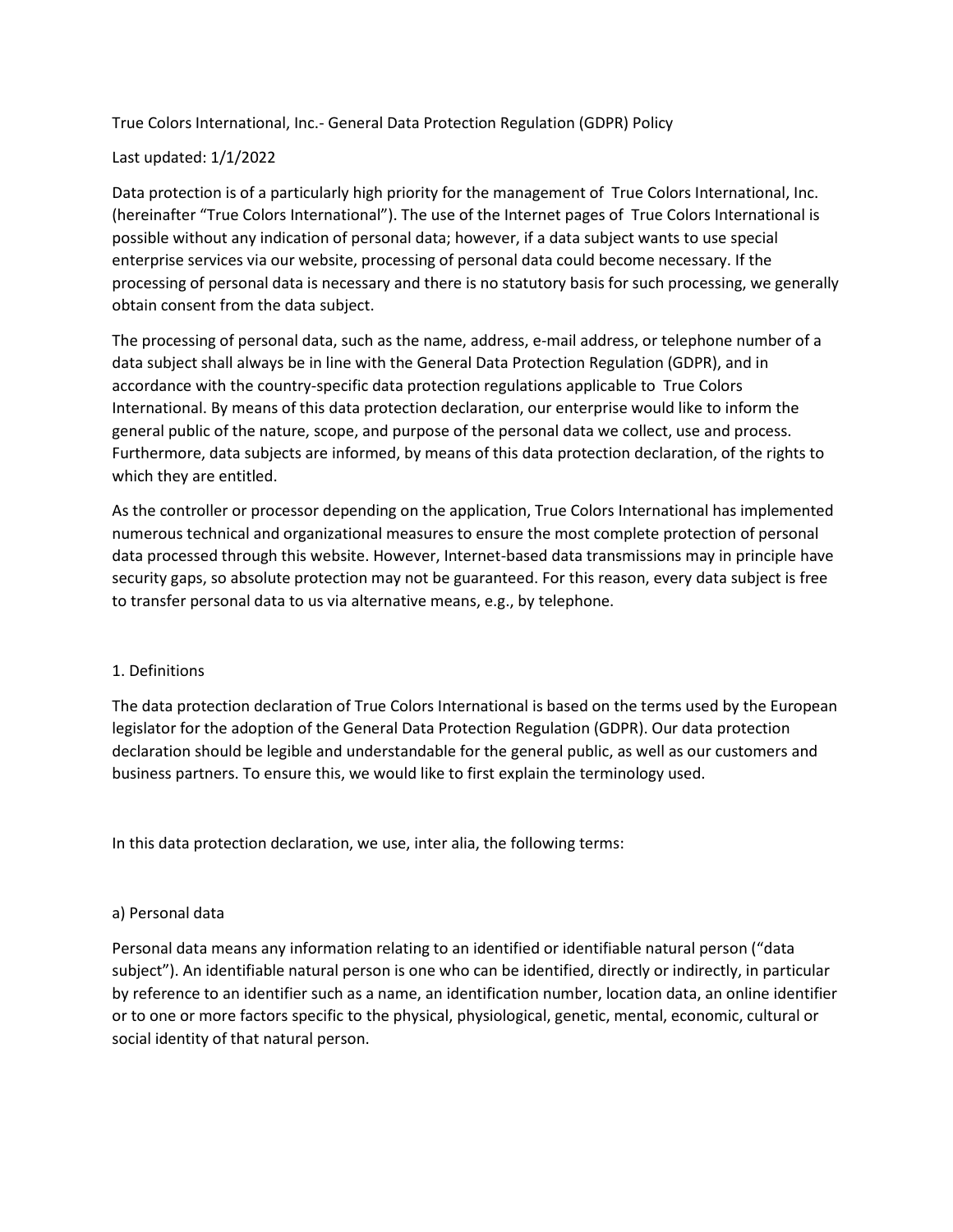### b) Data subject

Data subject is any identified or identifiable natural person, whose personal data is processed by the controller responsible for the processing.

#### c) Processing

Processing is any operation or set of operations which is performed on personal data or on sets of personal data, whether or not by automated means, such as collection, recording, organization, structuring, storage, adaptation or alteration, retrieval, consultation, use, disclosure by transmission, dissemination or otherwise making available, alignment or combination, restriction, erasure or destruction.

### d) Restriction of processing

Restriction of processing is the marking of stored personal data with the aim of limiting their processing in the future.

### e) Profiling

Profiling means any form of automated processing of personal data consisting of the use of personal data to evaluate certain personal aspects relating to a natural person, in particular to analyze or predict aspects concerning that natural person's performance at work, economic situation, health, personal preferences, interests, reliability, behavior, location or movements.

### f) Pseudonymisation

Pseudonymisation is the processing of personal data in such a manner that the personal data can no longer be attributed to a specific data subject without the use of additional information, provided that such additional information is kept separately and is subject to technical and organizational measures to ensure that the personal data are not attributed to an identified or identifiable natural person.

### g) Controller or controller responsible for the processing

Controller or controller responsible for the processing is the natural or legal person, public authority, agency or other body which, alone or jointly with others, determines the purposes and means of the processing of personal data; where the purposes and means of such processing are determined by Union or Member State law, the controller or the specific criteria for its nomination may be provided for by Union or Member State law.

#### h) Processor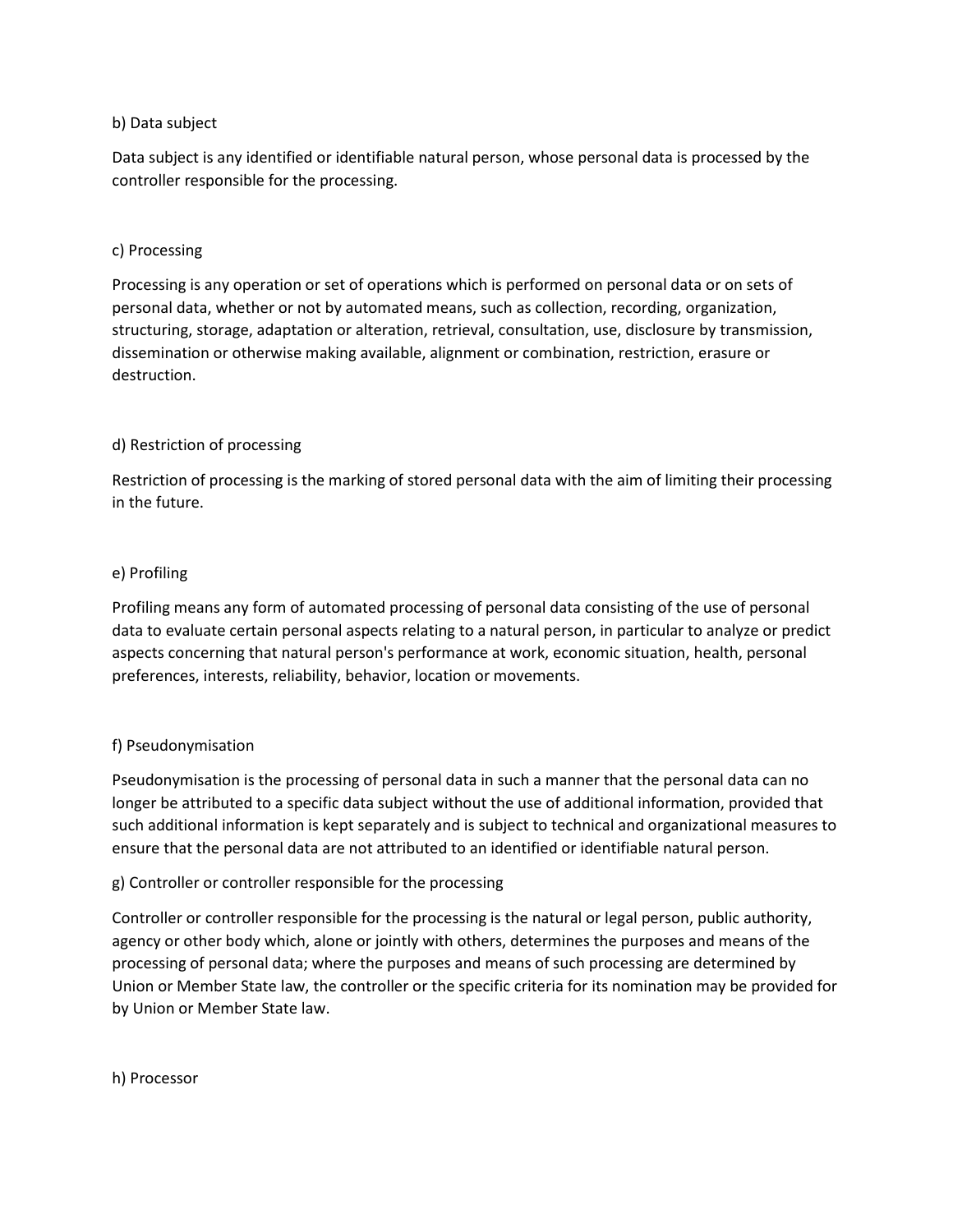Processor is a natural or legal person, public authority, agency or other body which processes personal data on behalf of the controller.

### i) Recipient

Recipient is a natural or legal person, public authority, agency or another body, to which the personal data are disclosed, whether a third party or not. However, public authorities which may receive personal data in the framework of a particular inquiry in accordance with Union or Member State law shall not be regarded as recipients; the processing of those data by those public authorities shall be in compliance with the applicable data protection rules according to the purposes of the processing.

### j) Third party

Third party is a natural or legal person, public authority, agency or body other than the data subject, controller, processor and persons who, under the direct authority of the controller or processor, are authorized to process personal data.

### k) Consent

Consent of the data subject is any freely given, specific, informed and unambiguous indication of the data subject's wishes by which he or she, by a statement or by a clear affirmative action, signifies agreement to the processing of personal data relating to him or her.

### 2. Name and Address of the controller or processor

Controller or processor (depending on use case) for the purposes of the General Data Protection Regulation (GDPR), other data protection laws applicable in Member states of the European Union and other provisions related to data protection is:

True Colors International, Inc. 2770 S. Harbor Blvd., Ste. E Santa Ana, CA 927040 Phone: + 800.422.4686 Fax: 866.374.8958 Email: customerservice@truecolorsintl.com Website: TrueColorsIntl.com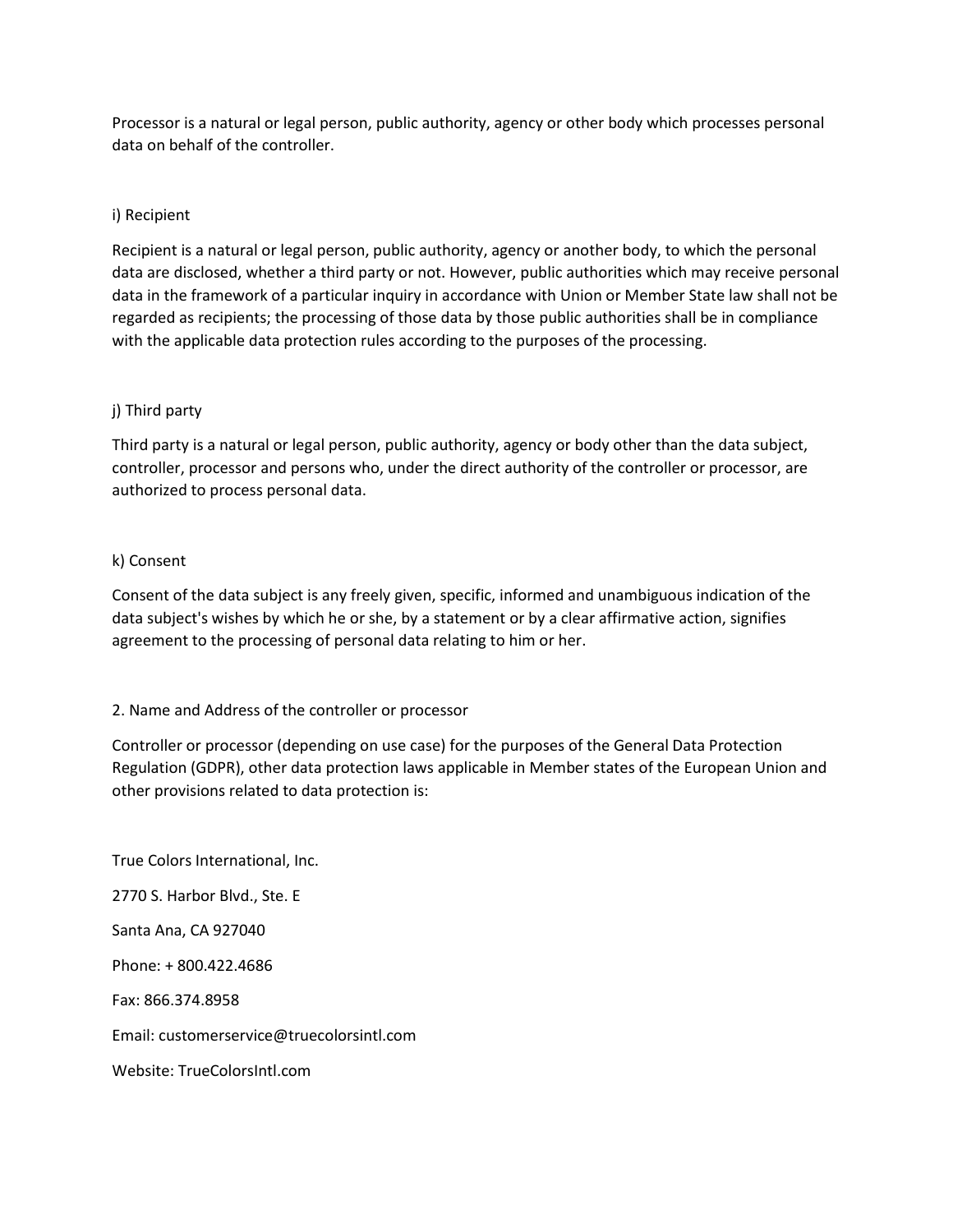#### 3. Cookies

The Internet pages of True Colors International use cookies. Cookies are text files that are stored in a computer system via an Internet browser.

Many Internet sites and servers use cookies. Many cookies contain a so-called cookie ID. A cookie ID is a unique identifier of the cookie. It consists of a character string through which Internet pages and servers can be assigned to the specific Internet browser in which the cookie was stored. This allows visited Internet sites and servers to differentiate the individual browser of the data 's subject from other Internet browsers that contain other cookies. A specific Internet browser can be recognized and identified using the unique cookie ID.

Through the use of cookies, True Colors International can provide the users of this website with more user-friendly services that would not be possible without the cookie setting.

By means of a cookie, the information and offers on our website can be optimized with the user in mind. Cookies allow us, as previously mentioned, to recognize our website users. The purpose of this recognition is to make it easier for users to utilize our website. The website user that uses cookies, e.g., does not have to enter access data each time the website is accessed, because this is taken over by the website, and the cookie is thus stored on the user's computer system. Another example is the cookie of a shopping cart in an online shop. The online store remembers the articles that a customer has placed in the virtual shopping cart via a cookie.

The data subject may, at any time, prevent the setting of cookies through our website by means of a corresponding setting of the Internet browser used, and may thus permanently deny the setting of cookies. Furthermore, already set cookies may be deleted at any time via an Internet browser or other software programs. This is possible in all popular Internet browsers. If the data subject deactivates the setting of cookies in the Internet browser used, not all functions of our website may be entirely usable.

### 4. Collection of general data and information

The website of the True Colors International collects a series of general data and information when a data subject or automated system calls up the website. This general data and information are stored in the server log files. Collected may be (1) the browser types and versions used, (2) the operating system used by the accessing system, (3) the website from which an accessing system reaches our website (socalled referrers), (4) the sub-websites, (5) the date and time of access to the Internet site, (6) an Internet protocol address (IP address), (7) the Internet service provider of the accessing system, and (8) any other similar data and information that may be used in the event of attacks on our information technology systems.

When using these general data and information, the True Colors International does not draw any conclusions about the data subject. Rather, this information is needed to (1) deliver the content of our website correctly, (2) optimize the content of our website as well as its advertisement, (3) ensure the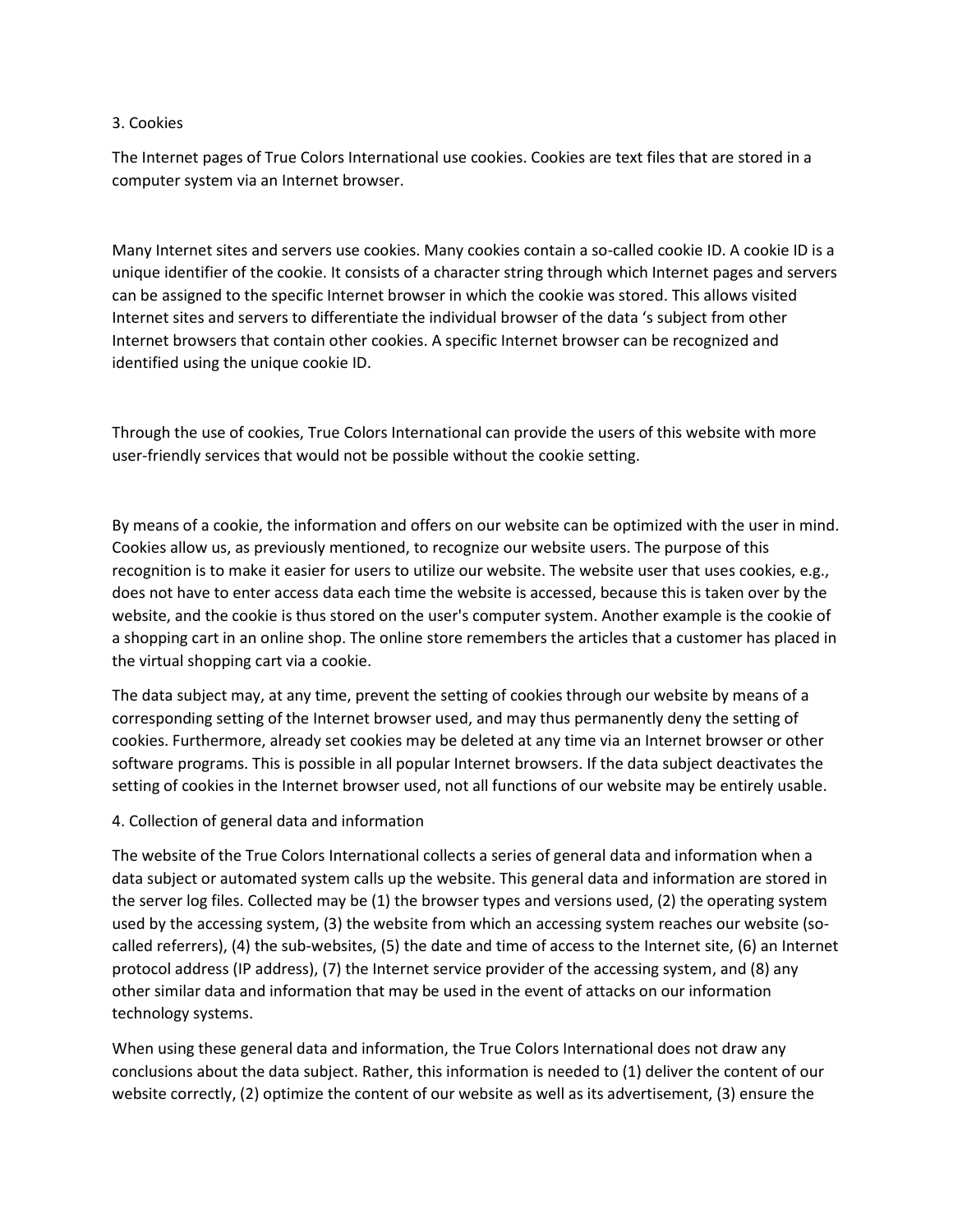long-term viability of our information technology systems and website technology, and (4) provide law enforcement authorities with the information necessary for criminal prosecution in case of a cyberattack. Therefore, the True Colors International analyzes anonymously collected data and information statistically, with the aim of increasing the data protection and data security of our enterprise, and to ensure an optimal level of protection for the personal data we process. The anonymous data of the server log files are stored separately from all personal data provided by a data subject.

### 5. Registration on our website

The data subject has the possibility to register on the website of the controller and or processor, with the indication of personal data. Which personal data are transmitted to the controller is determined by the respective input mask used for the registration. The personal data entered by the data subject are collected and stored exclusively for internal use by the controller and or processor, and for his own purposes. The controller and or processor may request transfer to one or more processors (e.g., a parcel service) that also uses personal data for an internal purpose which is attributable to the controller.

By registering on the website of True Colors International the IP address—assigned by the Internet service provider (ISP) and used by the data subject—date, and time of the registration are also stored. The storage of this data takes place against the background that this is the only way to prevent the misuse of our services, and, if necessary, to make it possible to investigate committed offenses. Insofar, the storage of this data is necessary to secure the controller. This data is not passed on to third parties unless there is a statutory obligation to pass on the data, or if the transfer serves the aim of criminal prosecution.

The registration of the data subject, with the voluntary indication of personal data, is intended to enable the controller to offer the data subject contents or services that may only be offered to registered users due to the nature of the matter in question. Registered persons are free to change the personal data specified during the registration at any time, or to have them completely deleted from the data stock of the controller.

The data controller shall, at any time, provide information upon request to each data subject as to what personal data are stored about the data subject. In addition, the data controller shall correct or erase personal data at the request or indication of the data subject, insofar as there are no statutory storage obligations. The entirety of the controller's employees are available to the data subject in this respect as contact persons.

### 6. Subscription to our newsletters

On the website of the True Colors International, users are given the opportunity to subscribe to our enterprise's newsletter. The input mask used for this purpose determines what personal data are transmitted, as well as when the newsletter is ordered from the controller.

The True Colors International informs its customers and business partners regularly by means of a newsletter about enterprise offers. The enterprise's newsletter may only be received by the data subject if (1) the data subject has a valid e-mail address and (2) the data subject registers for the newsletter shipping. A confirmation e-mail will be sent to the e-mail address registered by a data subject for the first time for newsletter shipping, for legal reasons, in the double opt-in procedure. This confirmation e-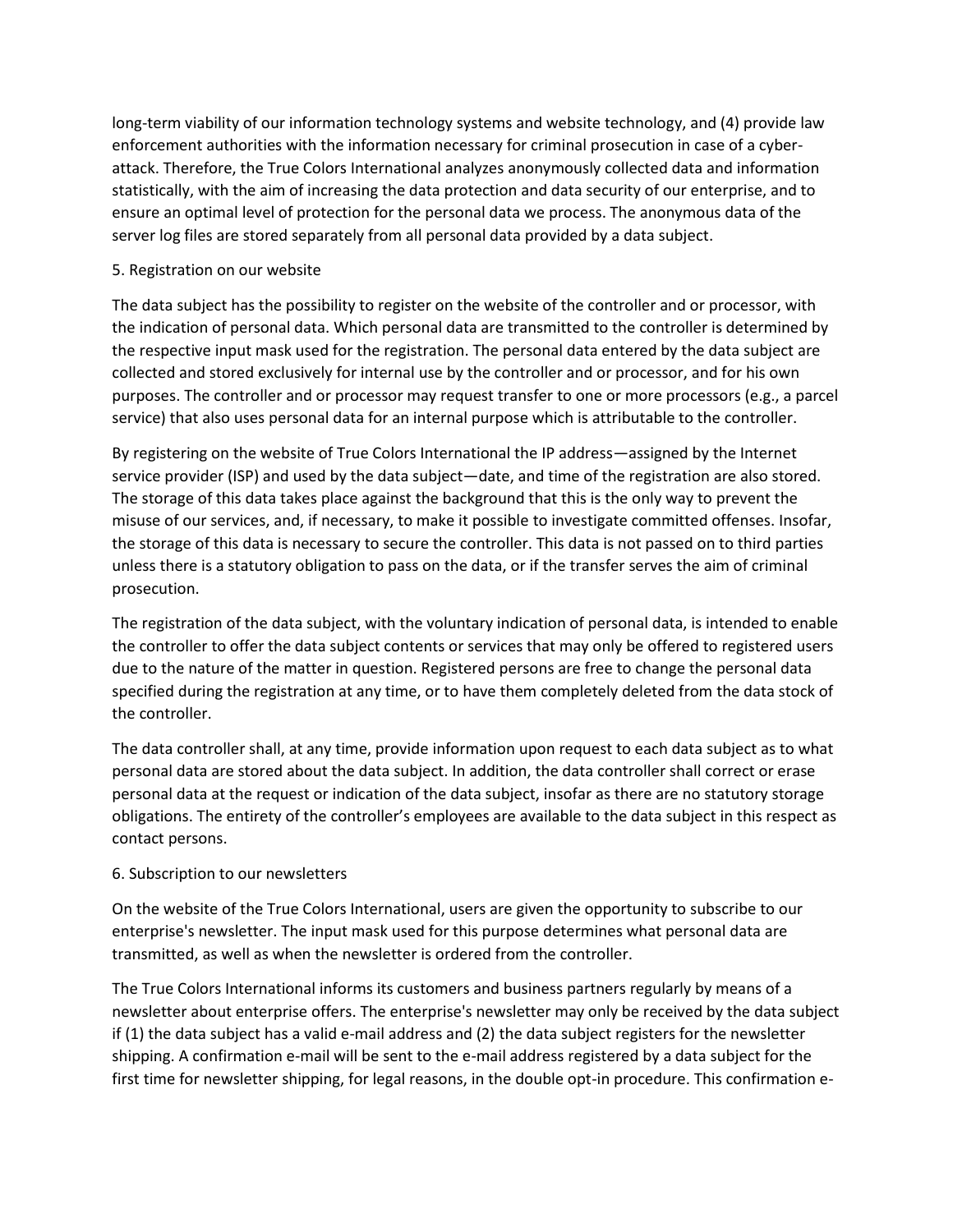mail is used to prove whether the owner of the e-mail address as the data subject is authorized to receive the newsletter.

During the registration for the newsletter, we may store the IP address of the computer system assigned by the Internet service provider (ISP) and used by the data subject at the time of the registration, as well as the date and time of the registration. The collection of this data is necessary in order to understand the (possible) misuse of the e-mail address of a data subject at a later date, and it therefore serves the aim of the legal protection of the controller.

The personal data collected as part of a registration for the newsletter will only be used to send our newsletter. In addition, subscribers to the newsletter may be informed by e-mail, as long as this is necessary for the operation of the newsletter service or a registration in question, as this could be the case in the event of modifications to the newsletter offer, or in the event of a change in technical circumstances. There will be no transfer of personal data collected by the newsletter service to third parties. The subscription to our newsletter may be terminated by the data subject at any time. The consent to the storage of personal data, which the data subject has given for shipping the newsletter, may be revoked at any time. For the purpose of revocation of consent, a corresponding link is found in each newsletter. It is also possible to unsubscribe from the newsletter at any time directly on the website of the controller, or to communicate this to the controller in a different way.

### 7. Tracking

True Colors International uses so-called tracking pixels. A tracking pixel is a miniature graphic embedded in such e-mails, which are sent in HTML format to enable log file recording and analysis. This allows a statistical analysis of the success or failure of online marketing campaigns. Based on the embedded tracking pixel, the True Colors International may see if and when an e-mail was opened by a data subject, and which links in the e-mail were called up by data subjects.

Such personal data collected in the tracking pixels contained are stored and analyzed by the controller in order to optimize the shipping of the newsletter, as well as to adapt the content of future newsletters even better to the interests of the data subject. These personal data will not be passed on to third parties. Data subjects are at any time entitled to revoke the respective separate declaration of consent issued by means of the double-opt-in procedure. After a revocation, these personal data will be deleted by the controller. The True Colors International automatically regards a withdrawal from the receipt of the newsletter as a revocation.

### 8. Contact possibility via the website

The website of True Colors International contains information that enables a quick electronic contact to our enterprise, as well as direct communication with us, which also includes a general address of the socalled electronic mail (e-mail address). If a data subject contacts the controller by e-mail or via a contact form, the personal data transmitted by the data subject are automatically stored. Such personal data transmitted on a voluntary basis by a data subject to the data controller are stored for the purpose of processing or contacting the data subject. There is no transfer of this personal data to third parties.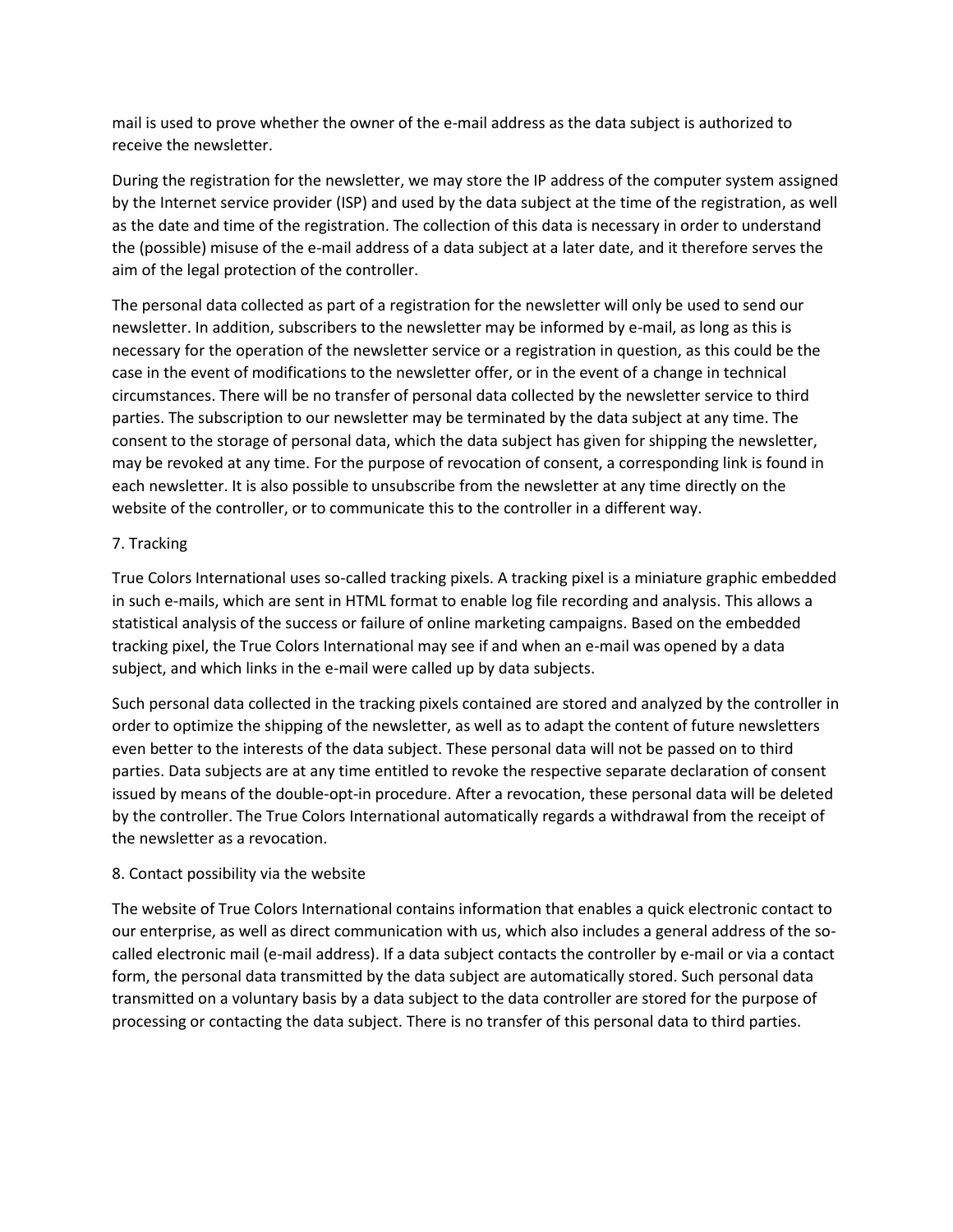### 9. Comments function in the blog on the website

The True Colors International offers users the possibility to leave individual comments on individual blog contributions on a blog, which is on the website of the controller. A blog is a web-based, publiclyaccessible portal, through which one or more people called bloggers or web-bloggers may post articles or write down thoughts in so-called blogposts. Blogposts may usually be commented by third parties.

If a data subject leaves a comment on the blog published on this website, the comments made by the data subject are also stored and published, as well as information on the date of the commentary and on the user's (pseudonym) chosen by the data subject. In addition, the IP address assigned by the Internet service provider (ISP) to the data subject is also logged. This storage of the IP address takes place for security reasons, and in case the data subject violates the rights of third parties, or posts illegal content through a given comment. The storage of these personal data is, therefore, in the own interest of the data controller, so that he can exculpate in the event of an infringement. This collected personal data will not be passed to third parties, unless such a transfer is required by law or serves the aim of the defense of the data controller.

# 10. Subscription to comments in the blog on the website

The comments made in the blog of the True Colors International may be subscribed to by third parties. In particular, there is the possibility that a commenter subscribes to the comments following his comments on a particular blog post.

If a data subject decides to subscribe to the option, the controller will send an automatic confirmation email to check the double opt-in procedure as to whether the owner of the specified e-mail address decided in favor of this option. The option to subscribe to comments may be terminated at any time.

# 11. Routine erasure and blocking of personal data

The data controller shall process and store the personal data of the data subject only for the period necessary to achieve the purpose of storage, or as far as this is granted by the European legislator or other legislators in laws or regulations to which the controller is subject to.

If the storage purpose is not applicable, or if a storage period prescribed by the European legislator or another competent legislator expires, the personal data are routinely blocked or erased in accordance with legal requirements.

# 12. Rights of the data subject

# a) Right of confirmation

Each data subject shall have the right granted by the European legislator to obtain from the controller the confirmation as to whether or not personal data concerning him or her are being processed. If a data subject wishes to avail himself of this right of confirmation, he or she may, at any time, contact the controller at customerservice@truecolorsintl.com.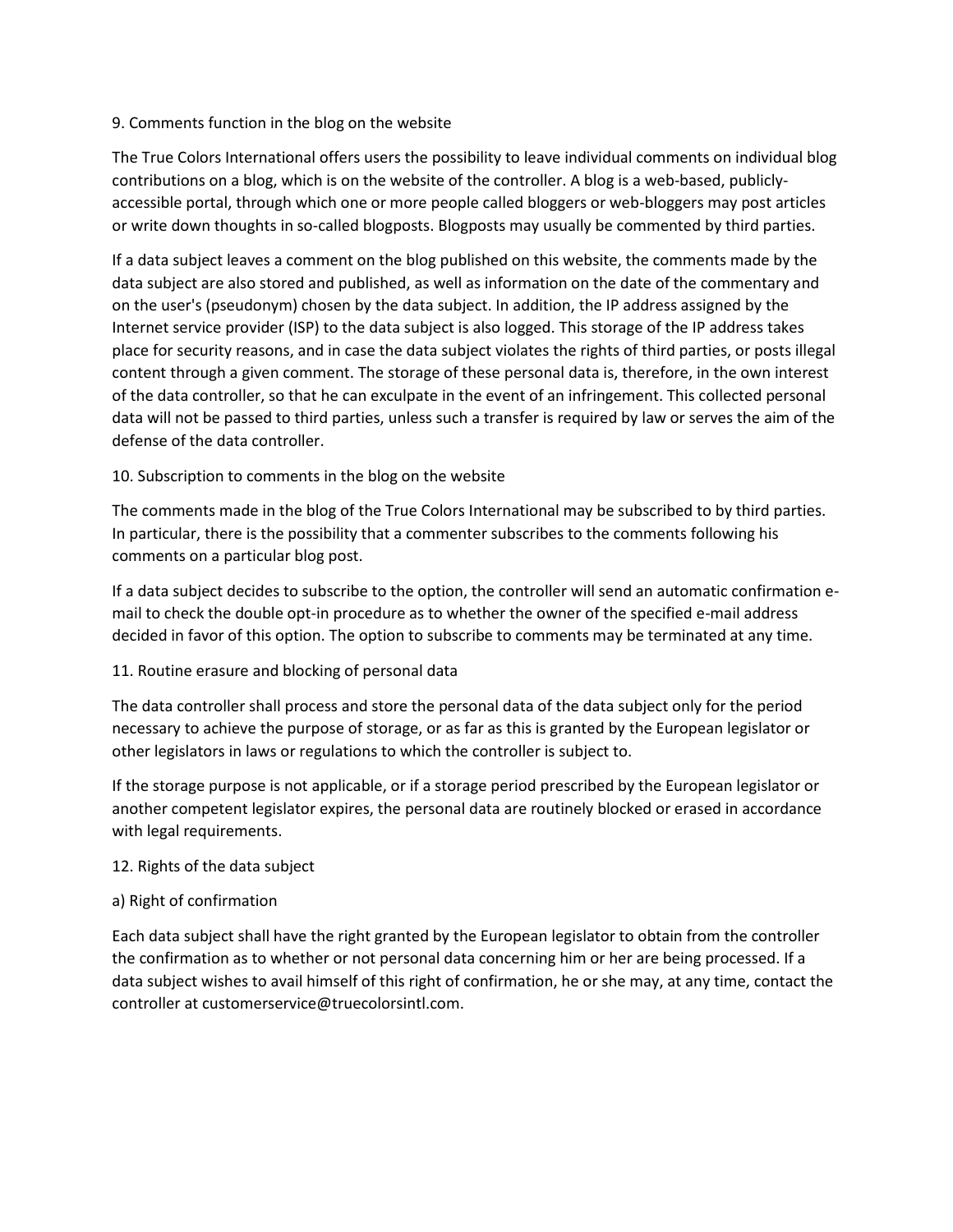#### b) Right of access

Each data subject shall have the right granted by the European legislator to obtain from the controller free information about his or her personal data stored at any time and a copy of this information. Furthermore, the European directives and regulations grant the data subject access to the following information:

the purposes of the processing;

the categories of personal data concerned;

the recipients or categories of recipients to whom the personal data have been or will be disclosed, in particular recipients in third countries or international organizations;

where possible, the envisaged period for which the personal data will be stored, or, if not possible, the criteria used to determine that period;

the existence of the right to request from the controller rectification or erasure of personal data, or restriction of processing of personal data concerning the data subject, or to object to such processing;

the existence of the right to lodge a complaint with a supervisory authority;

where the personal data are not collected from the data subject, any available information as to their source;

the existence of automated decision-making, including profiling, referred to in Article 22(1) and (4) of the GDPR and, at least in those cases, meaningful information about the logic involved, as well as the significance and envisaged consequences of such processing for the data subject.

Furthermore, the data subject shall have a right to obtain information as to whether personal data are transferred to a third country or to an international organisation. Where this is the case, the data subject shall have the right to be informed of the appropriate safeguards relating to the transfer.

If a data subject wishes to avail himself of this right of access, he or she may, at any time, contact any employee of the controller.

### c) Right to rectification

Each data subject shall have the right granted by the European legislator to obtain from the controller without undue delay the rectification of inaccurate personal data concerning him or her. Taking into account the purposes of the processing, the data subject shall have the right to have incomplete personal data completed, including by means of providing a supplementary statement.

If a data subject wishes to exercise this right to rectification, he or she may, at any time, contact any employee of the controller.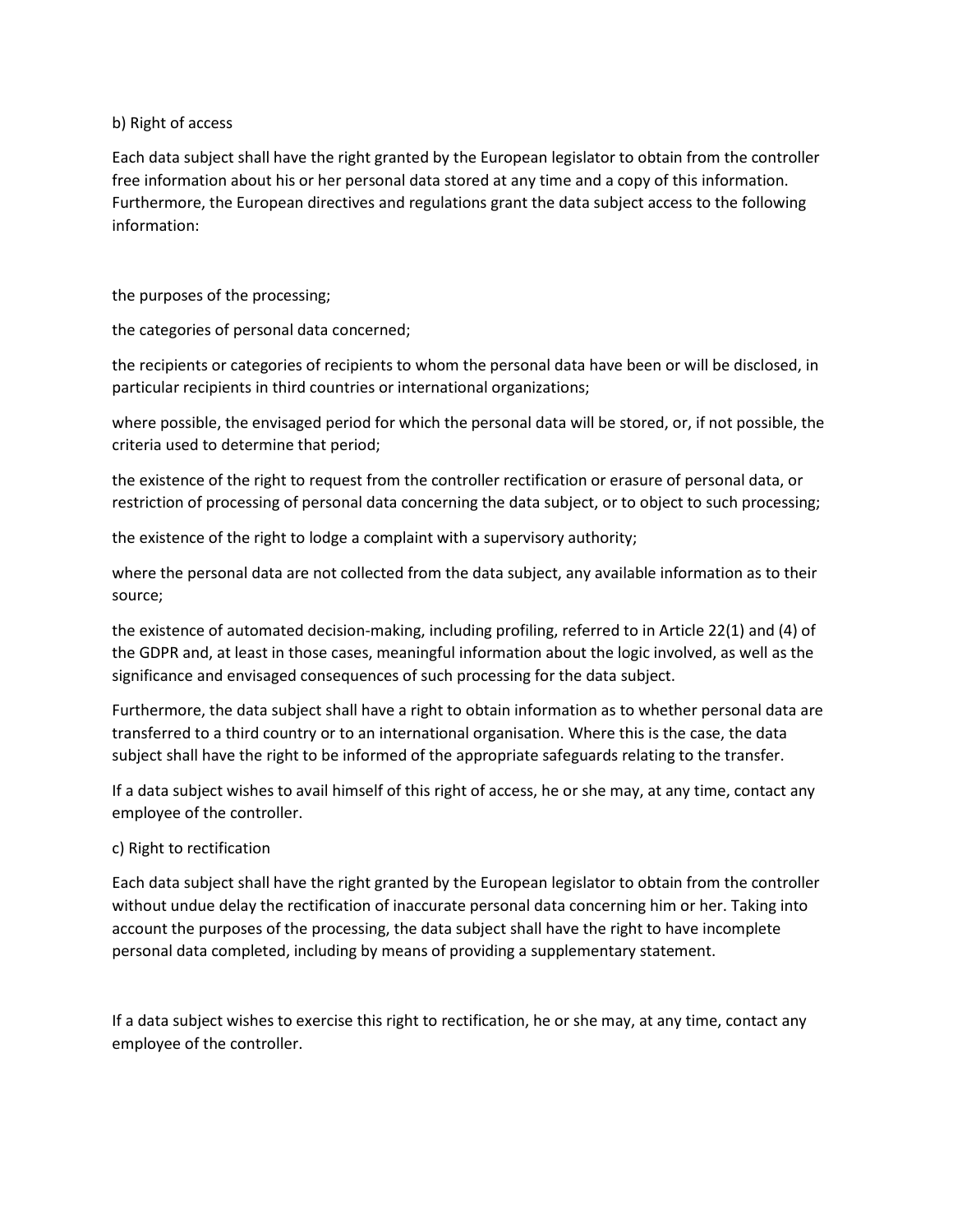### d) Right to erasure (Right to be forgotten)

Each data subject shall have the right granted by the European legislator to obtain from the controller the erasure of personal data concerning him or her without undue delay, and the controller shall have the obligation to erase personal data without undue delay where one of the following grounds applies, as long as the processing is not necessary:

The personal data are no longer necessary in relation to the purposes for which they were collected or otherwise processed.

The data subject withdraws consent to which the processing is based according to point (a) of Article 6(1) of the GDPR, or point (a) of Article 9(2) of the GDPR, and where there is no other legal ground for the processing.

The data subject objects to the processing pursuant to Article 21(1) of the GDPR and there are no overriding legitimate grounds for the processing, or the data subject objects to the processing pursuant to Article 21(2) of the GDPR.

The personal data have been unlawfully processed.

The personal data must be erased for compliance with a legal obligation in Union or Member State law to which the controller is subject.

The personal data have been collected in relation to the offer of information society services referred to in Article 8(1) of the GDPR.

If one of the aforementioned reasons applies, and a data subject wishes to request the erasure of personal data stored by True Colors International, he or she may, at any time, contact any employee of the controller. An employee of True Colors International shall promptly ensure that the erasure request is complied with immediately.

Where the controller has made personal data public and is obliged pursuant to Article 17(1) to erase the personal data, the controller, taking account of available technology and the cost of implementation, shall take reasonable steps, including technical measures, to inform other controllers processing the personal data that the data subject has requested erasure by such controllers of any links to, or copy or replication of, those personal data, as far as processing is not required. An employee of True Colors International will arrange the necessary measures in individual cases.

### e) Right of restriction of processing

Each data subject shall have the right granted by the European legislator to obtain from the controller restriction of processing where one of the following applies: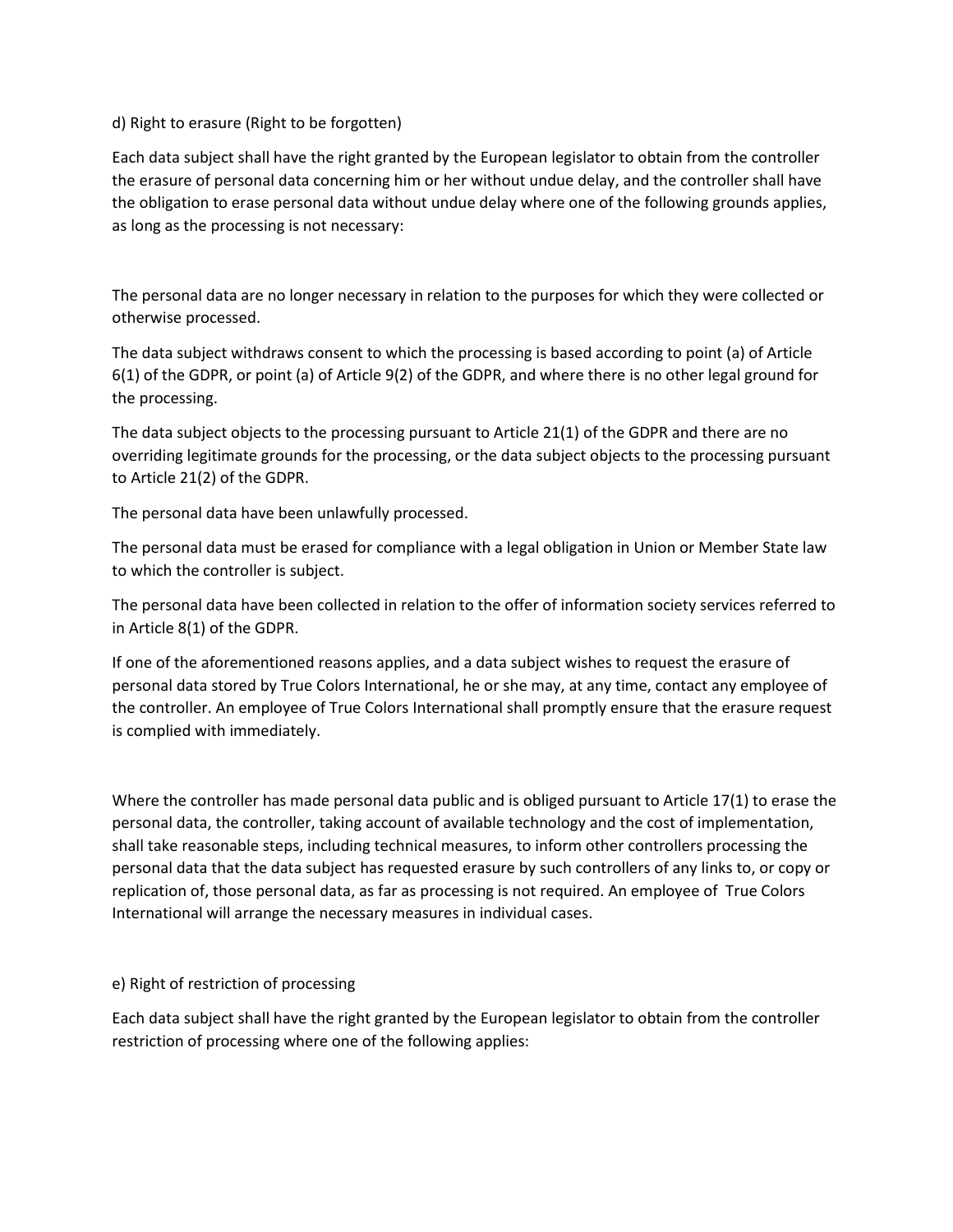The accuracy of the personal data is contested by the data subject, for a period enabling the controller to verify the accuracy of the personal data.

The processing is unlawful and the data subject opposes the erasure of the personal data and requests instead the restriction of their use instead.

The controller no longer needs the personal data for the purposes of the processing, but they are required by the data subject for the establishment, exercise or defense of legal claims.

The data subject has objected to processing pursuant to Article 21(1) of the GDPR pending the verification whether the legitimate grounds of the controller override those of the data subject.

If one of the aforementioned conditions is met, if a True Colors International data subject wishes to request the restriction of the processing of personal data stored by True Colors International, he or she may at any time contact any employee of the controller. The employee of True Colors International will arrange the restriction of the processing.

### f) Right to data portability

Each data subject shall have the right granted by the European legislator, to receive the personal data concerning him or her, which was provided to a controller, in a structured, commonly used and machine-readable format. He or she shall have the right to transmit those data to another controller without hindrance from the controller to which the personal data have been provided, as long as the processing is based on consent pursuant to point (a) of Article 6(1) of the GDPR or point (a) of Article 9(2) of the GDPR, or on a contract pursuant to point (b) of Article 6(1) of the GDPR, and the processing is carried out by automated means, as long as the processing is not necessary for the performance of a task carried out in the public interest or in the exercise of official authority vested in the controller.

Furthermore, in exercising his or her right to data portability pursuant to Article 20(1) of the GDPR, the data subject shall have the right to have personal data transmitted directly from one controller to another, where technically feasible and when doing so does not adversely affect the rights and freedoms of others.

In order to assert the right to data portability, the data subject may at any time contact any employee of True Colors International.

### g) Right to object

Each data subject shall have the right granted by the European legislator to object, on grounds relating to his or her particular situation, at any time, to processing of personal data concerning him or her, which is based on point (e) or (f) of Article 6(1) of the GDPR. This also applies to profiling based on these provisions.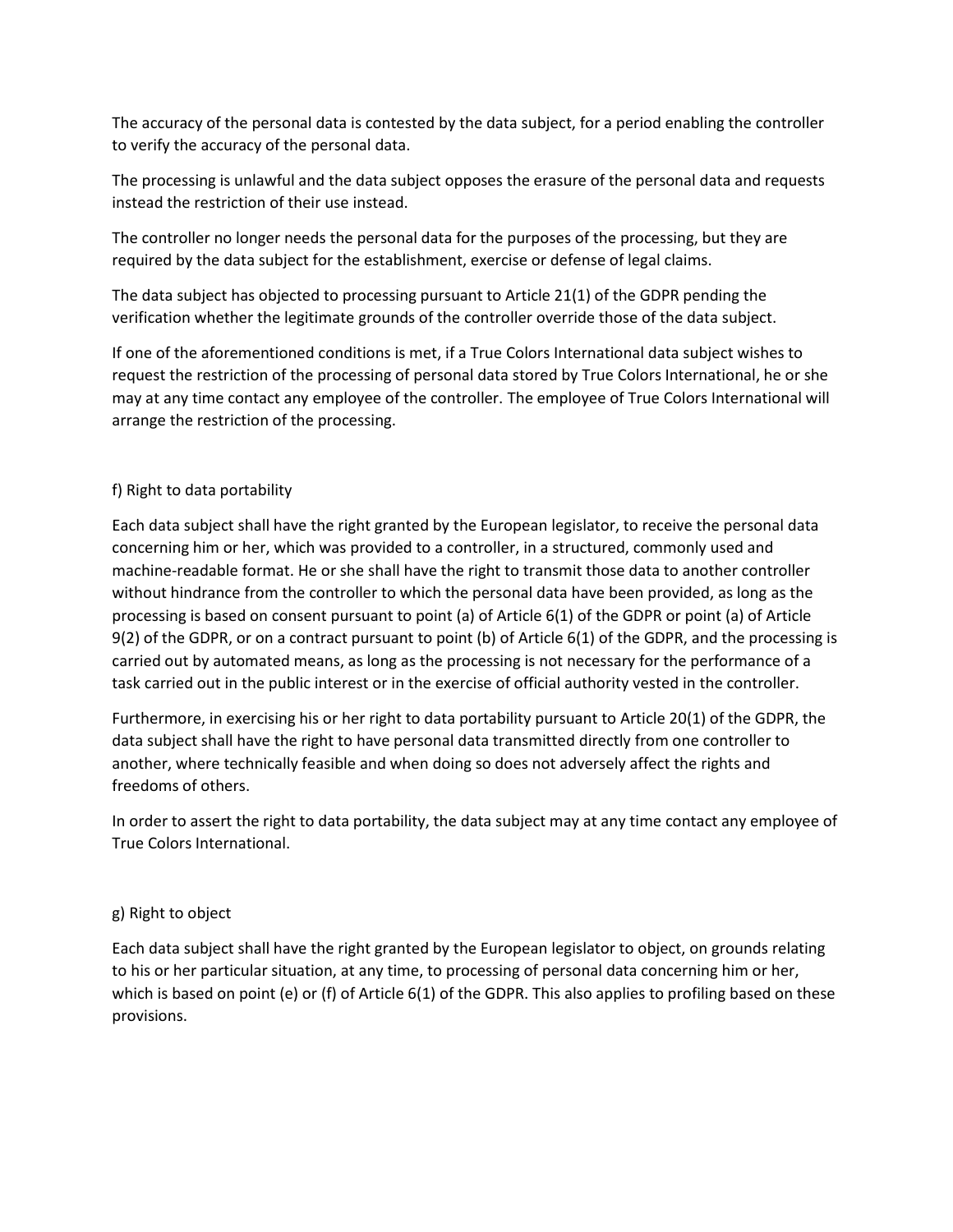True Colors International shall no longer process the personal data in the event of the objection, unless we can demonstrate compelling legitimate grounds for the processing which override the interests, rights and freedoms of the data subject, or for the establishment, exercise or defence of legal claims.

If True Colors International processes personal data for direct marketing purposes, the data subject shall have the right to object at any time to processing of personal data concerning him or her for such marketing. This applies to profiling to the extent that it is related to such direct marketing. If the data subject objects to True Colors International to the processing for direct marketing purposes, True Colors International will no longer process the personal data for these purposes.

In addition, the data subject has the right, on grounds relating to his or her particular situation, to object to processing of personal data concerning him or her by True Colors International for scientific or historical research purposes, or for statistical purposes pursuant to Article 89(1) of the GDPR, unless the processing is necessary for the performance of a task carried out for reasons of public interest.

In order to exercise the right to object, the data subject may contact any employee of True Colors International. In addition, the data subject is free in the context of the use of information society services, and notwithstanding Directive 2002/58/EC, to use his or her right to object by automated means using technical specifications.

# h) Automated individual decision-making, including profiling

Each data subject shall have the right granted by the European legislator not to be subject to a decision based solely on automated processing, including profiling, which produces legal effects concerning him or her, or similarly significantly affects him or her, as long as the decision (1) is not is necessary for entering into, or the performance of, a contract between the data subject and a data controller, or (2) is not authorized by Union or Member State law to which the controller is subject and which also lays down suitable measures to safeguard the data subject's rights and freedoms and legitimate interests, or (3) is not based on the data subject's explicit consent.

If the decision (1) is necessary for entering into, or the performance of, a contract between the data subject and a data controller, or (2) it is based on the data subject's explicit consent, True Colors International shall implement suitable measures to safeguard the data subject's rights and freedoms and legitimate interests, at least the right to obtain human intervention on the part of the controller, to express his or her point of view and contest the decision.

If the data subject wishes to exercise the rights concerning automated individual decision-making, he or she may, at any time, contact any employee of True Colors International.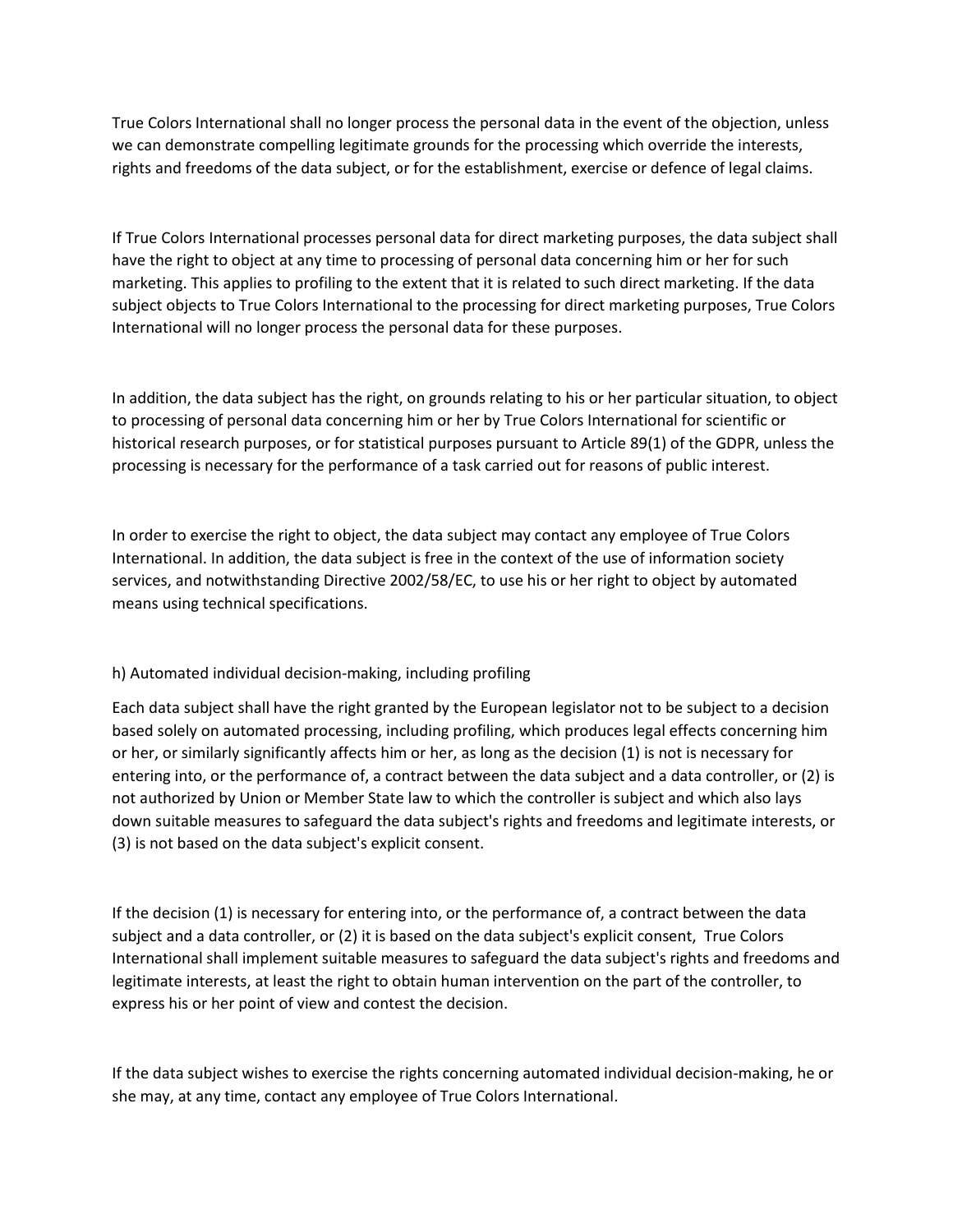### i) Right to withdraw data protection consent

Each data subject shall have the right granted by the European legislator to withdraw his or her consent to processing of his or her personal data at any time.

If the data subject wishes to exercise the right to withdraw the consent, he or she may, at any time, contact any employee of True Colors International.

### 13. Data protection for applications and the application procedures

The data controller shall collect and process the personal data of applicants for the purpose of the processing of the application procedure. The processing may also be carried out electronically. This is the case, in particular, if an applicant submits corresponding application documents by e-mail or by means of a web form on the website to the controller. If the data controller concludes an employment contract with an applicant, the submitted data will be stored for the purpose of processing the employment relationship in compliance with legal requirements. If no employment contract is concluded with the applicant by the controller, the application documents shall be automatically erased two months after notification of the refusal decision, provided that no other legitimate interests of the controller are opposed to the erasure. Other legitimate interest in this relation is, e.g., a burden of proof in a procedure under the General Equal Treatment Act (AGG).

### 14. Data protection provisions about the application and use of Facebook

On this website, the controller has integrated components of the enterprise Facebook. Facebook is a social network.

A social network is a place for social meetings on the Internet, an online community, which usually allows users to communicate with each other and interact in a virtual space. A social network may serve as a platform for the exchange of opinions and experiences, or enable the Internet community to provide personal or business-related information. Facebook allows social network users to include the creation of private profiles, upload photos, and network through friend requests.

The operating company of Facebook is Facebook, Inc., 1 Hacker Way, Menlo Park, CA 94025, United States. If a person lives outside of the United States or Canada, the controller is the Facebook Ireland Ltd., 4 Grand Canal Square, Grand Canal Harbour, Dublin 2, Ireland.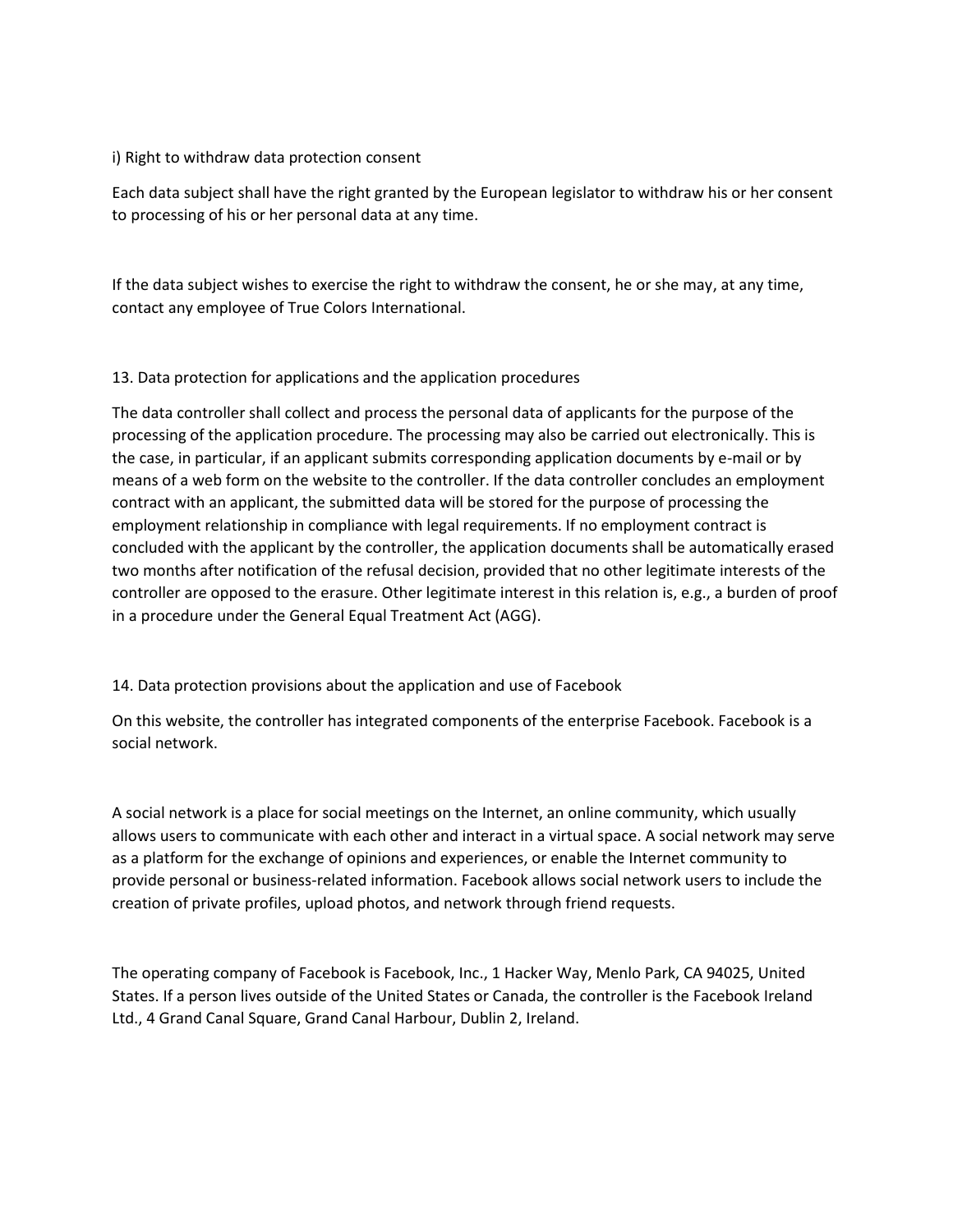With each call-up to one of the individual pages of this Internet website, which is operated by the controller and into which a Facebook component (Facebook plug-ins) was integrated, the web browser on the information technology system of the data subject is automatically prompted to download display of the corresponding Facebook component from Facebook through the Facebook component. An overview of all the Facebook Plug-ins may be accessed under

https://developers.facebook.com/docs/plugins/. During the course of this technical procedure, Facebook is made aware of what specific sub-site of our website was visited by the data subject.

If the data subject is logged in at the same time on Facebook, Facebook detects with every call-up to our website by the data subject—and for the entire duration of their stay on our Internet site—which specific sub-site of our Internet page was visited by the data subject. This information is collected through the Facebook component and associated with the respective Facebook account of the data subject. If the data subject clicks on one of the Facebook buttons integrated into our website, e.g., the "Like" button, or if the data subject submits a comment, then Facebook matches this information with the personal Facebook user account of the data subject and stores the personal data.

Facebook always receives, through the Facebook component, information about a visit to our website by the data subject, whenever the data subject is logged in at the same time on Facebook during the time of the call-up to our website. This occurs regardless of whether the data subject clicks on the Facebook component or not. If such a transmission of information to Facebook is not desirable for the data subject, then he or she may prevent this by logging off from their Facebook account before a callup to our website is made.

The data protection guideline published by Facebook, which is available at https://facebook.com/about/privacy/, provides information about the collection, processing and use of personal data by Facebook. In addition, it is explained there what setting options Facebook offers to protect the privacy of the data subject. In addition, different configuration options are made available to allow the elimination of data transmission to Facebook. These applications may be used by the data subject to eliminate a data transmission to Facebook.

### 15. Data protection provisions about the application and use of Google AdSense

On this website, the controller has integrated Google AdSense. Google AdSense is an online service which allows the placement of advertising on third-party sites. Google AdSense is based on an algorithm that selects advertisements displayed on third-party sites to match with the content of the respective third-party site. Google AdSense allows an interest-based targeting of the Internet user, which is implemented by means of generating individual user profiles.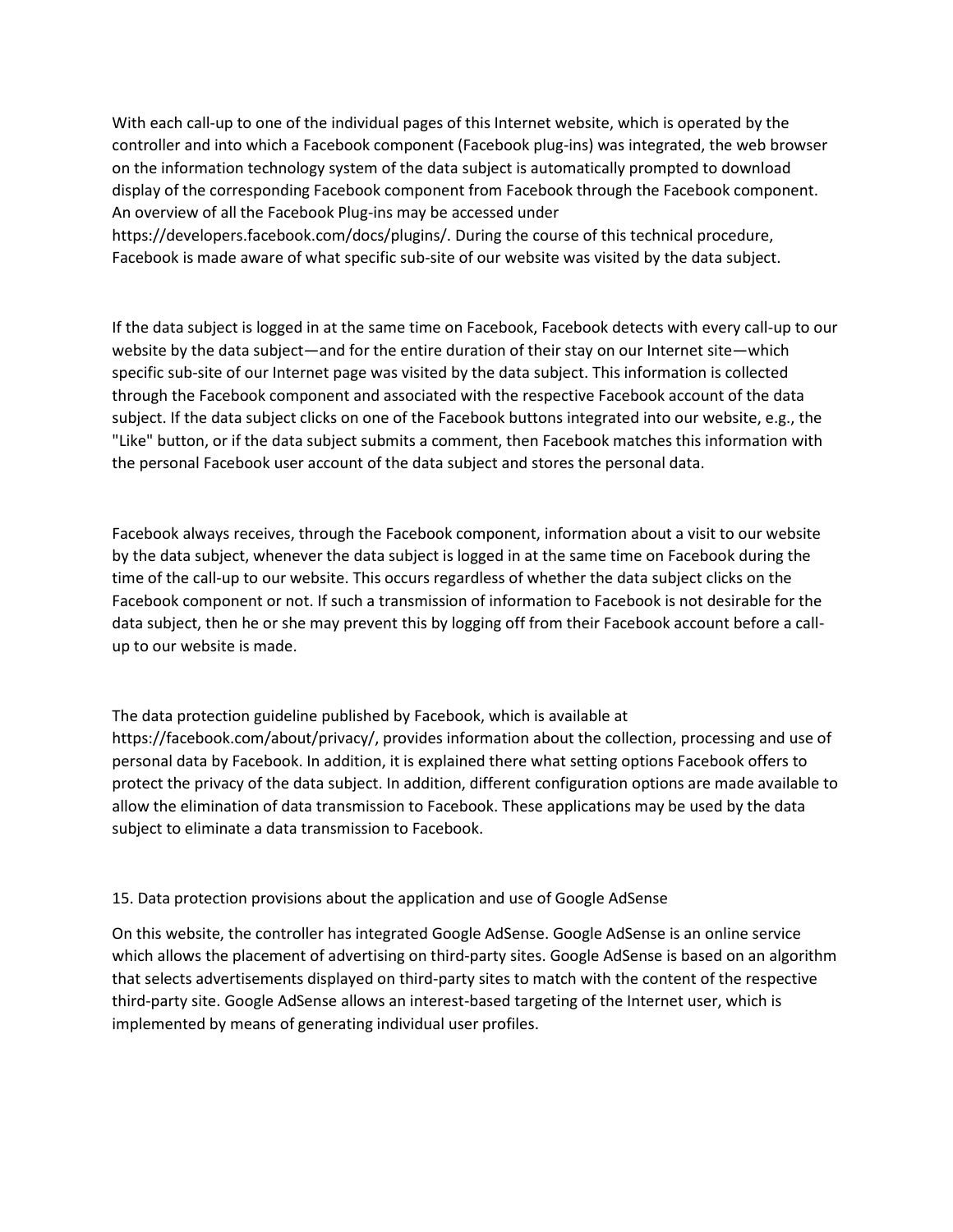The operating company of Google's AdSense component is Alphabet Inc., 1600 Amphitheatre Pkwy, Mountain View, CA 94043-1351, United States.

The purpose of Google's AdSense component is the integration of advertisements on our website. Google AdSense places a cookie on the information technology system of the data subject. The definition of cookies is explained above. With the setting of the cookie, Alphabet Inc. is enabled to analyze the use of our website. With each call-up to one of the individual pages of this Internet site, which is operated by the controller and into which a Google AdSense component is integrated, the Internet browser on the information technology system of the data subject will automatically submit data through the Google AdSense component for the purpose of online advertising and the settlement of commissions to Alphabet Inc. During the course of this technical procedure, the enterprise Alphabet Inc. gains knowledge of personal data, such as the IP address of the data subject, which serves Alphabet Inc., inter alia, to understand the origin of visitors and clicks and subsequently create commission settlements.

The data subject may, as stated above, prevent the setting of cookies through our website at any time by means of a corresponding adjustment of the web browser used and thus permanently deny the setting of cookies. Such an adjustment to the Internet browser used would also prevent Alphabet Inc. from setting a cookie on the information technology system of the data subject. Additionally, cookies already in use by Alphabet Inc. may be deleted at any time via a web browser or other software programs.

Furthermore, Google AdSense also uses so-called tracking pixels. A tracking pixel is a miniature graphic that is embedded in web pages to enable a log file recording and a log file analysis through which a statistical analysis may be performed. Based on the embedded tracking pixels, Alphabet Inc. is able to determine if and when a website was opened by a data subject, and which links were clicked on by the data subject. Tracking pixels serve, inter alia, to analyze the flow of visitors on a website.

Through Google AdSense, personal data and information—which also includes the IP address, and is necessary for the collection and accounting of the displayed advertisements—is transmitted to Alphabet Inc. in the United States of America. These personal data will be stored and processed in the United States of America. The Alphabet Inc. may disclose the collected personal data through this technical procedure to third parties.

Google AdSense is further explained under the following link https://www.google.com/intl/en/adsense/start/.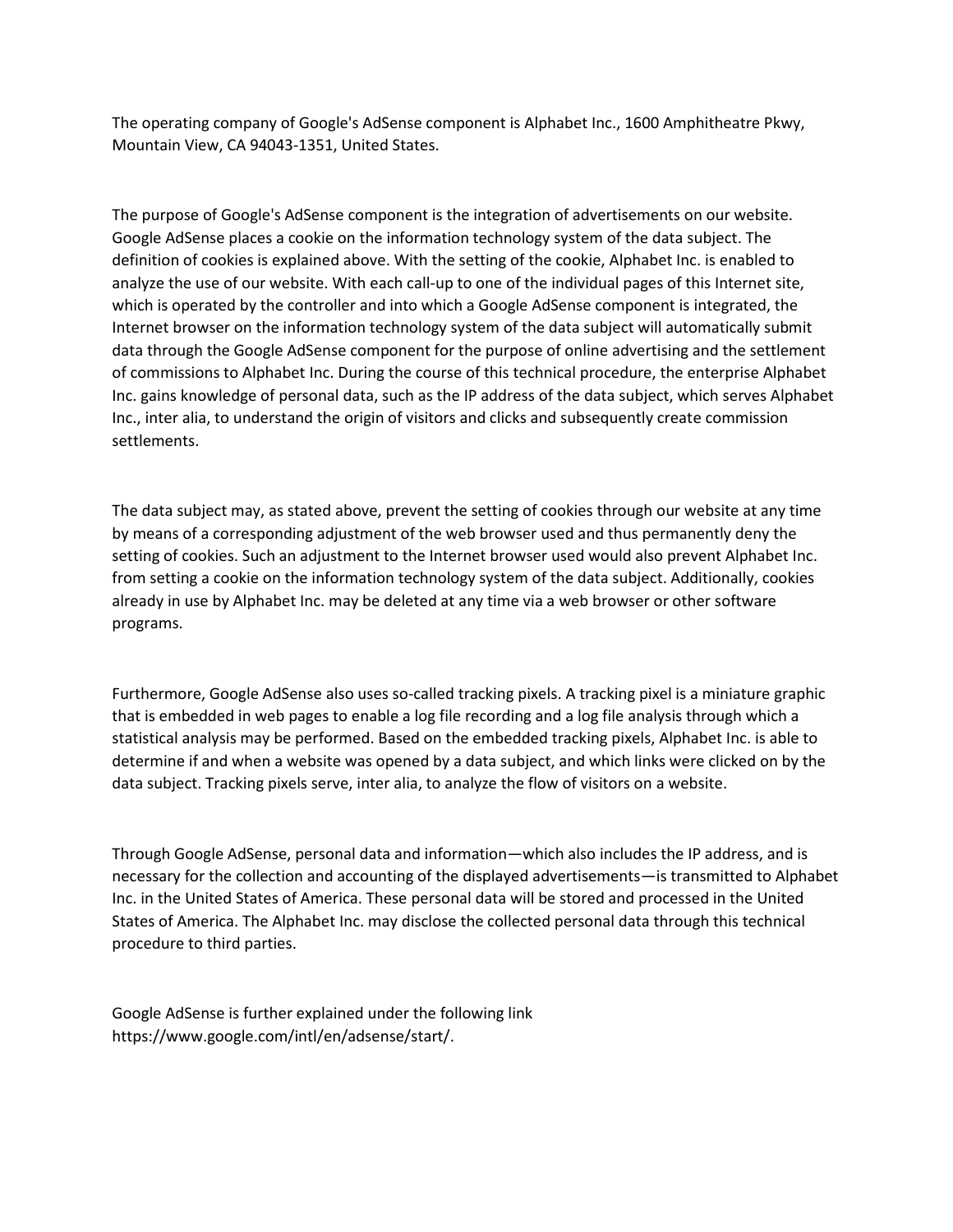16. Data protection provisions about the application and use of Google Analytics (with anonymization function)

On this website, the controller has integrated the component of Google Analytics (with the anonymizer function). Google Analytics is a web analytics service. Web analytics is the collection, gathering, and analysis of data about the behavior of visitors to websites. A web analysis service collects, inter alia, data about the website from which a person has come (the so-called referrer), which sub-pages were visited, or how often and for what duration a sub-page was viewed. Web analytics are mainly used for the optimization of a website and in order to carry out a cost-benefit analysis of Internet advertising.

The operator of the Google Analytics component is Google Inc., 1600 Amphitheatre Pkwy, Mountain View, CA 94043-1351, United States.

For the web analytics through Google Analytics the controller uses the application "\_gat. \_anonymizeIp". By means of this application the IP address of the Internet connection of the data subject is abridged by Google and anonymised when accessing our websites from a Member State of the European Union or another Contracting State to the Agreement on the European Economic Area.

The purpose of the Google Analytics component is to analyze the traffic on our website. Google uses the collected data and information, inter alia, to evaluate the use of our website and to provide online reports, which show the activities on our websites, and to provide other services concerning the use of our Internet site for us.

Google Analytics places a cookie on the information technology system of the data subject. The definition of cookies is explained above. With the setting of the cookie, Google is enabled to analyze the use of our website. With each call-up to one of the individual pages of this Internet site, which is operated by the controller and into which a Google Analytics component was integrated, the Internet browser on the information technology system of the data subject will automatically submit data through the Google Analytics component for the purpose of online advertising and the settlement of commissions to Google. During the course of this technical procedure, the enterprise Google gains knowledge of personal information, such as the IP address of the data subject, which serves Google, inter alia, to understand the origin of visitors and clicks, and subsequently create commission settlements.

The cookie is used to store personal information, such as the access time, the location from which the access was made, and the frequency of visits of our website by the data subject. With each visit to our Internet site, such personal data, including the IP address of the Internet access used by the data subject, will be transmitted to Google in the United States of America. These personal data are stored by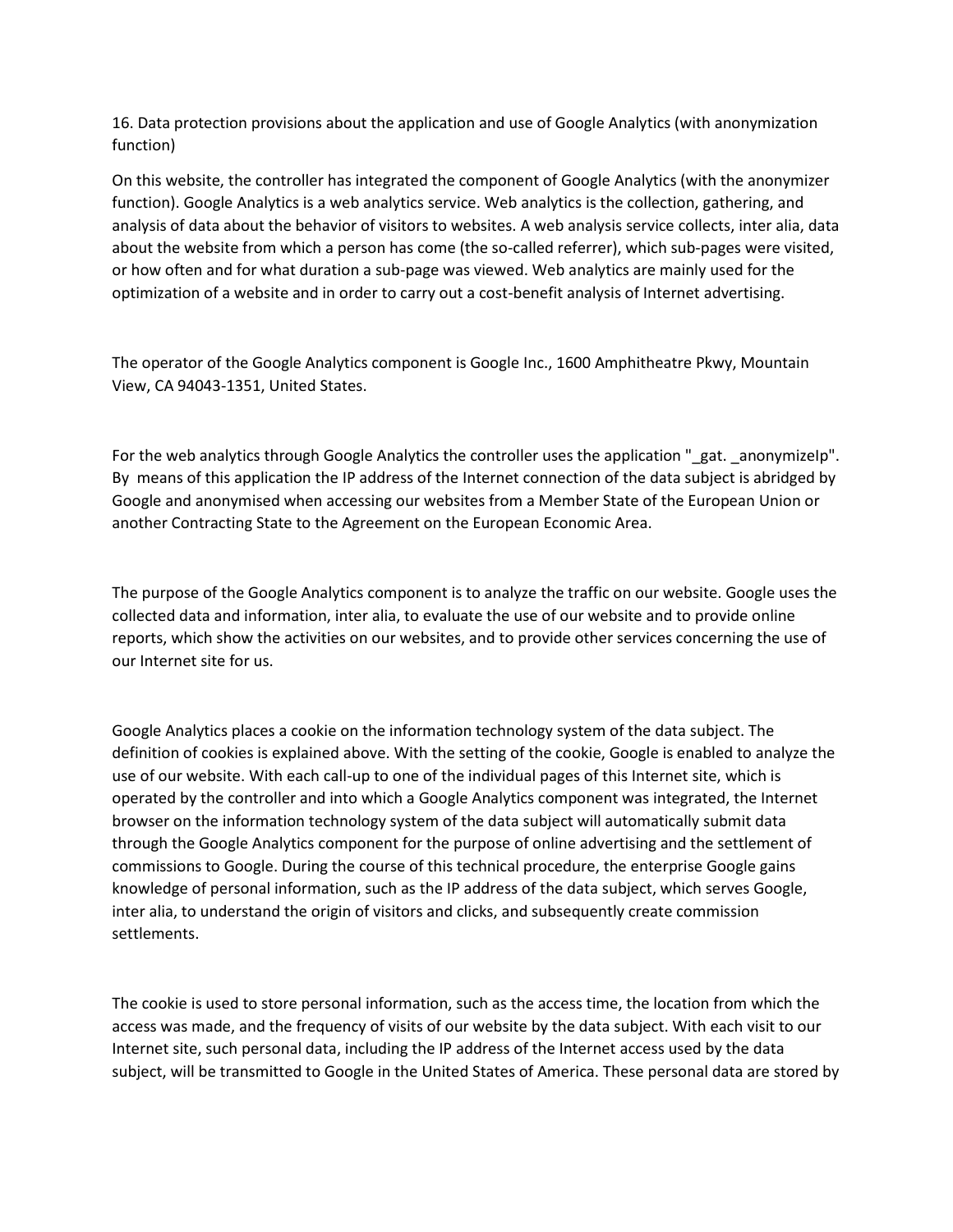Google in the United States of America. Google may pass these personal data collected through the technical procedure to third parties.

The data subject may, as stated above, prevent the setting of cookies through our website at any time by means of a corresponding adjustment of the web browser used and thus permanently deny the setting of cookies. Such an adjustment to the Internet browser used would also prevent Google Analytics from setting a cookie on the information technology system of the data subject. In addition, cookies already in use by Google Analytics may be deleted at any time via a web browser or other software programs.

In addition, the data subject has the possibility of objecting to a collection of data that are generated by Google Analytics, which is related to the use of this website, as well as the processing of this data by Google and the chance to preclude any such. For this purpose, the data subject must download a browser add-on under the link https://tools.google.com/dlpage/gaoptout and install it. This browser add-on tells Google Analytics through a JavaScript, that any data and information about the visits of Internet pages may not be transmitted to Google Analytics. The installation of the browser add-ons is considered an objection by Google. If the information technology system of the data subject is later deleted, formatted, or newly installed, then the data subject must reinstall the browser add-ons to disable Google Analytics. If the browser add-on was uninstalled by the data subject or any other person who is attributable to their sphere of competence, or is disabled, it is possible to execute the reinstallation or reactivation of the browser add-ons.

Further information and the applicable data protection provisions of Google may be retrieved under https://www.google.com/intl/en/policies/privacy/ and under http://www.google.com/analytics/terms/us.html. Google Analytics is further explained under the following Link https://www.google.com/analytics/.

17. Data protection provisions about the application and use of Google Remarketing

On this website, the controller has integrated Google Remarketing services. Google Remarketing is a feature of Google AdWords, which allows an enterprise to display advertising to Internet users who have previously resided on the enterprise's Internet site. The integration of Google Remarketing therefore allows an enterprise to create user-based advertising and thus shows relevant advertisements to interested Internet users.

The operating company of the Google Remarketing services is the Google Inc., 1600 Amphitheatre Pkwy, Mountain View, CA 94043-1351, United States.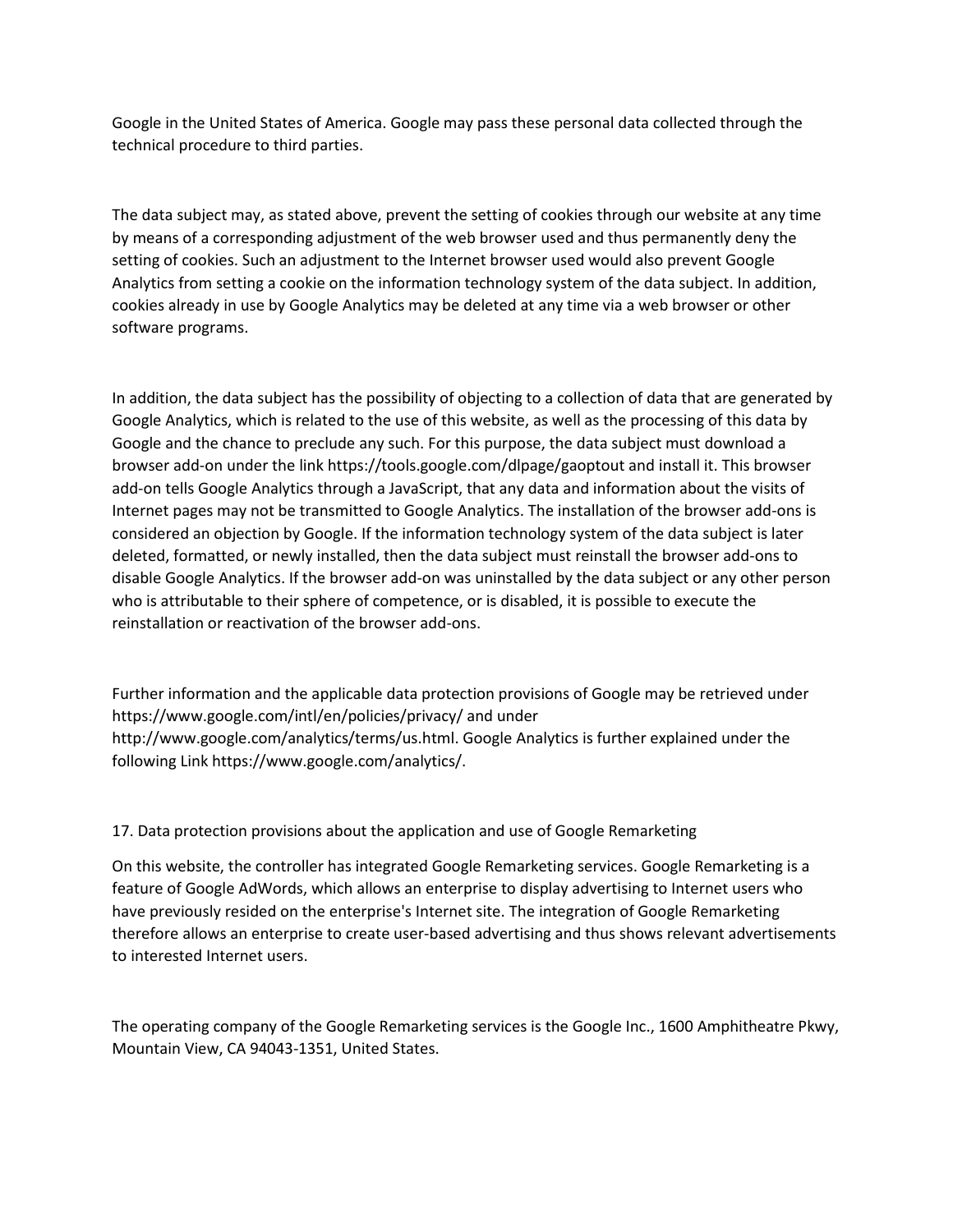The purpose of Google Remarketing is the insertion of interest-relevant advertising. Google Remarketing allows us to display ads on the Google network or on other websites, which are based on individual needs and matched to the interests of Internet users.

Google Remarketing sets a cookie on the information technology system of the data subject. The definition of cookies is explained above. With the setting of the cookie, Google enables a recognition of the visitor of our website if he calls up consecutive web pages, which are also a member of the Google advertising network. With each call-up to an Internet site on which the service has been integrated by Google Remarketing, the web browser of the data subject identifies automatically with Google. During the course of this technical procedure, Google receives personal information, such as the IP address or the surfing behaviour of the user, which Google uses, inter alia, for the insertion of interest relevant advertising.

The cookie is used to store personal information, e.g., the Internet pages visited by the data subject. Each time we visit our Internet pages, personal data, including the IP address of the Internet access used by the data subject, is transmitted to Google in the United States of America. These personal data are stored by Google in the United States of America. Google may pass these personal data collected through the technical procedure to third parties.

The data subject may, as stated above, prevent the setting of cookies through our website at any time by means of a corresponding adjustment of the web browser used and thus permanently deny the setting of cookies. Such an adjustment to the Internet browser used would also prevent Google from setting a cookie on the information technology system of the data subject. In addition, cookies already in use by Google may be deleted at any time via a web browser or other software programs.

In addition, the data subject has the possibility of objecting to the interest-based advertising by Google. For this purpose, the data subject must call up the link to www.google.de/settings/ads and make the desired settings on each Internet browser used by the data subject.

Further information and the actual data protection provisions of Google may be retrieved under https://www.google.com/intl/en/policies/privacy/.

### 18. Data protection provisions about the application and use of Google+

On this website, the controller has integrated the Google+ button as a component. Google+ is a socalled social network. A social network is a social meeting place on the Internet, an online community, which usually allows users to communicate with each other and interact in a virtual space. A social network may serve as a platform for the exchange of opinions and experiences, or enable the Internet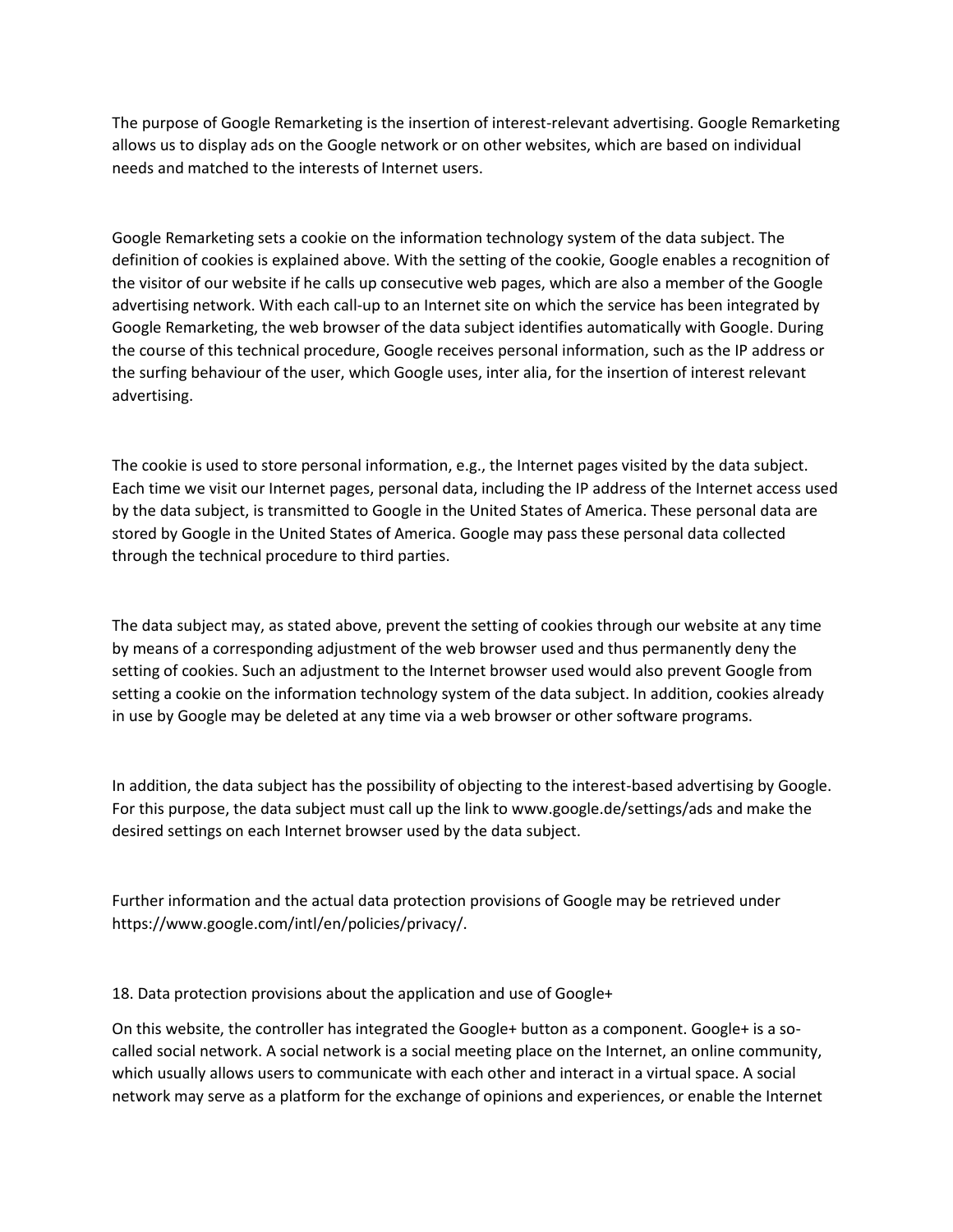community to provide personal or business-related information. Google+ allows users of the social network to include the creation of private profiles, upload photos and network through friend requests.

The operating company of Google+ is Google Inc., 1600 Amphitheatre Pkwy, Mountain View, CA 94043- 1351, UNITED STATES.

With each call-up to one of the individual pages of this website, which is operated by the controller and on which a Google+ button has been integrated, the Internet browser on the information technology system of the data subject automatically downloads a display of the corresponding Google+ button of Google through the respective Google+ button component. During the course of this technical procedure, Google is made aware of what specific sub-page of our website was visited by the data subject. More detailed information about Google+ is available under https://developers.google.com/+/.

If the data subject is logged in at the same time to Google+, Google recognizes with each call-up to our website by the data subject and for the entire duration of his or her stay on our Internet site, which specific sub-pages of our Internet page were visited by the data subject. This information is collected through the Google+ button and Google matches this with the respective Google+ account associated with the data subject.

If the data subject clicks on the Google+ button integrated on our website and thus gives a Google+ 1 recommendation, then Google assigns this information to the personal Google+ user account of the data subject and stores the personal data. Google stores the Google+ 1 recommendation of the data subject, making it publicly available in accordance with the terms and conditions accepted by the data subject in this regard. Subsequently, a Google+ 1 recommendation given by the data subject on this website together with other personal data, such as the Google+ account name used by the data subject and the stored photo, is stored and processed on other Google services, such as search-engine results of the Google search engine, the Google account of the data subject or in other places, e.g. on Internet pages, or in relation to advertisements. Google is also able to link the visit to this website with other personal data stored on Google. Google further records this personal information with the purpose of improving or optimizing the various Google services.

Through the Google+ button, Google receives information that the data subject visited our website, if the data subject at the time of the call-up to our website is logged in to Google+. This occurs regardless of whether the data subject clicks or doesn't click on the Google+ button.

If the data subject does not wish to transmit personal data to Google, he or she may prevent such transmission by logging out of his Google+ account before calling up our website.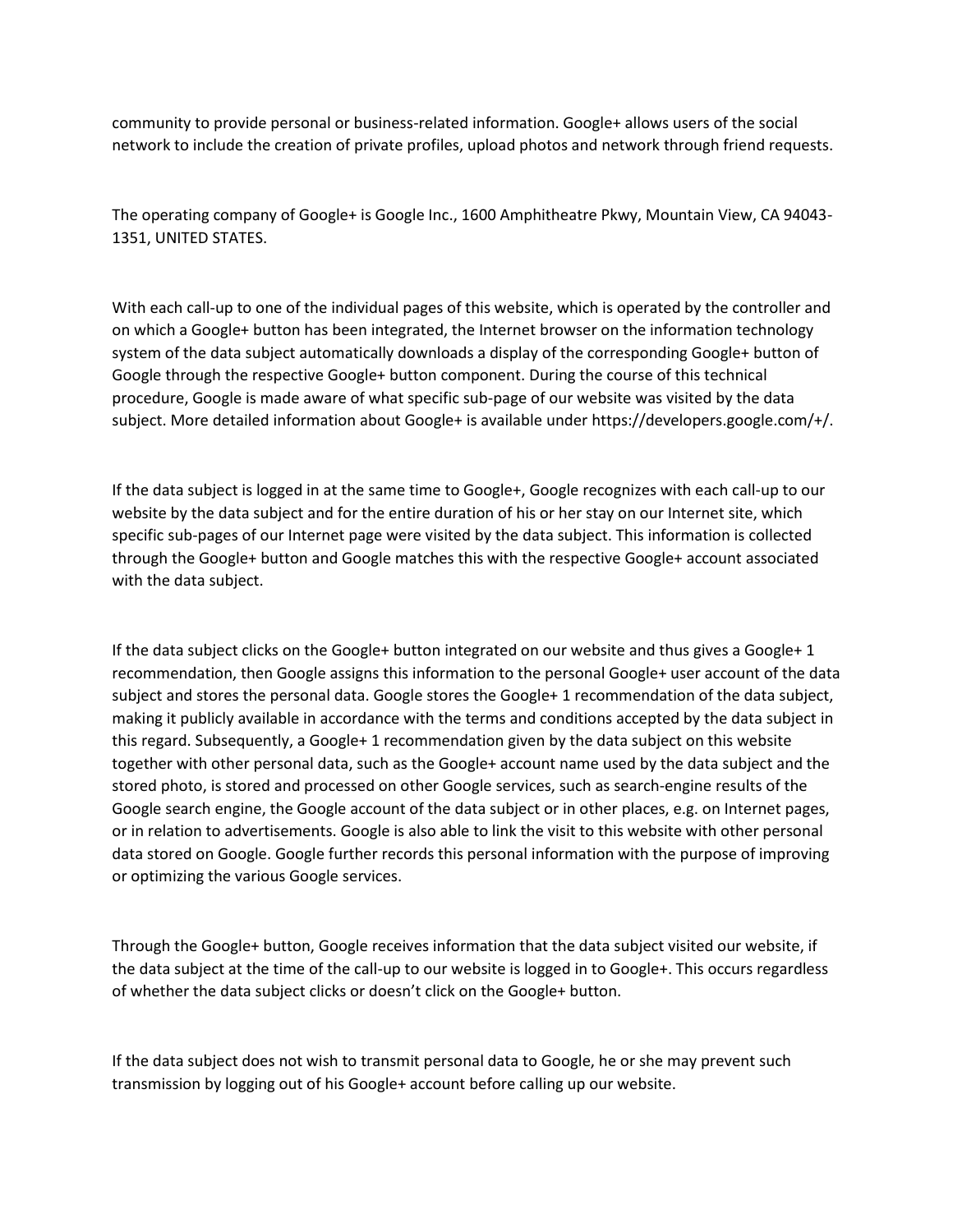Further information and the data protection provisions of Google may be retrieved under https://www.google.com/intl/en/policies/privacy/. More references from Google about the Google+ 1 button may be obtained under https://developers.google.com/+/web/buttons-policy.

### 19. Data protection provisions about the application and use of Google-AdWords

On this website, the controller has integrated Google AdWords. Google AdWords is a service for Internet advertising that allows the advertiser to place ads in Google search engine results and the Google advertising network. Google AdWords allows an advertiser to pre-define specific keywords with the help of which an ad on Google's search results only then displayed, when the user utilizes the search engine to retrieve a keyword-relevant search result. In the Google Advertising Network, the ads are distributed on relevant web pages using an automatic algorithm, taking into account the previously defined keywords.

The operating company of Google AdWords is Google Inc., 1600 Amphitheatre Pkwy, Mountain View, CA 94043-1351, UNITED STATES.

The purpose of Google AdWords is the promotion of our website by the inclusion of relevant advertising on the websites of third parties and in the search engine results of the search engine Google and an insertion of third-party advertising on our website.

If a data subject reaches our website via a Google ad, a conversion cookie is filed on the information technology system of the data subject through Google. The definition of cookies is explained above. A conversion cookie loses its validity after 30 days and is not used to identify the data subject. If the cookie has not expired, the conversion cookie is used to check whether certain sub-pages, e.g., the shopping cart from an online shop system, were called up on our website. Through the conversion cookie, both Google and the controller can understand whether a person who reached an AdWords ad on our website generated sales, that is, executed or canceled a sale of goods.

The data and information collected through the use of the conversion cookie is used by Google to create visit statistics for our website. These visit statistics are used in order to determine the total number of users who have been served through AdWords ads to ascertain the success or failure of each AdWords ad and to optimize our AdWords ads in the future. Neither our company nor other Google AdWords advertisers receive information from Google that could identify the data subject.

The conversion cookie stores personal information, e.g., the Internet pages visited by the data subject. Each time we visit our Internet pages, personal data, including the IP address of the Internet access used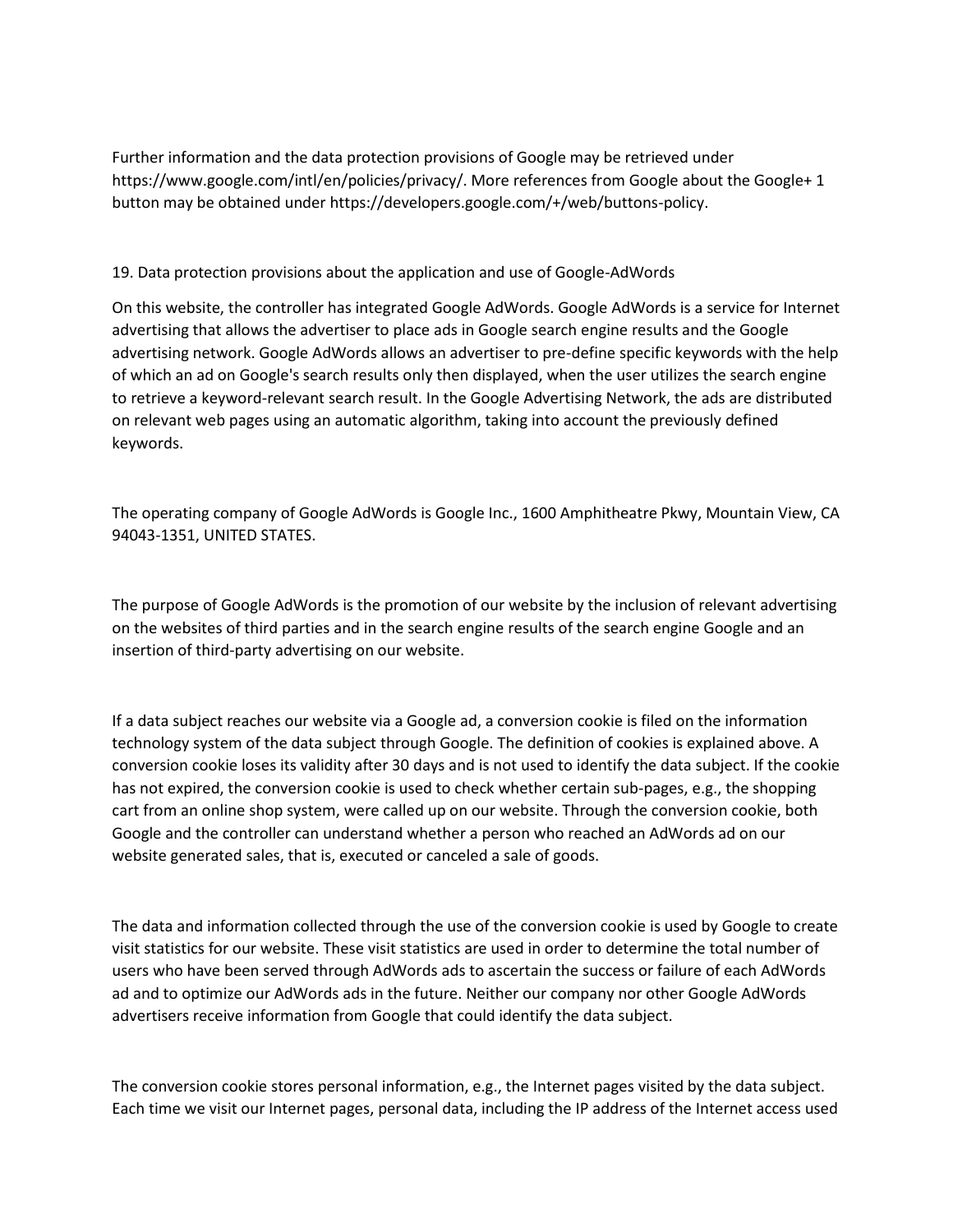by the data subject, is transmitted to Google in the United States of America. These personal data are stored by Google in the United States of America. Google may pass these personal data collected through the technical procedure to third parties.

The data subject may, at any time, prevent the setting of cookies by our website, as stated above, by means of a corresponding setting of the Internet browser used and thus permanently deny the setting of cookies. Such a setting of the Internet browser used would also prevent Google from placing a conversion cookie on the information technology system of the data subject. In addition, a cookie set by Google AdWords may be deleted at any time via the Internet browser or other software programs.

The data subject has a possibility of objecting to the interest-based interest-based advertisement of Google. Therefore, the data subject must access from each of the browsers in use the link www.google.de/settings/ads and set the desired settings.

Further information and the applicable data protection provisions of Google may be retrieved under https://www.google.com/intl/en/policies/privacy/.

20. Data protection provisions about the application and use of Instagram

On this website, the controller has integrated components of the service Instagram. Instagram is a service that may be qualified as an audiovisual platform, which allows users to share photos and videos, as well as disseminate such data in other social networks.

The operating company of the services offered by Instagram is Instagram LLC, 1 Hacker Way, Building 14 First Floor, Menlo Park, CA, UNITED STATES.

With each call-up to one of the individual pages of this Internet site, which is operated by the controller and on which an Instagram component (Insta button) was integrated, the Internet browser on the information technology system of the data subject is automatically prompted to the download of a display of the corresponding Instagram component of Instagram. During the course of this technical procedure, Instagram becomes aware of what specific sub-page of our website was visited by the data subject.

If the data subject is logged in at the same time on Instagram, Instagram detects with every call-up to our website by the data subject—and for the entire duration of their stay on our Internet site—which specific sub-page of our Internet page was visited by the data subject. This information is collected through the Instagram component and is associated with the respective Instagram account of the data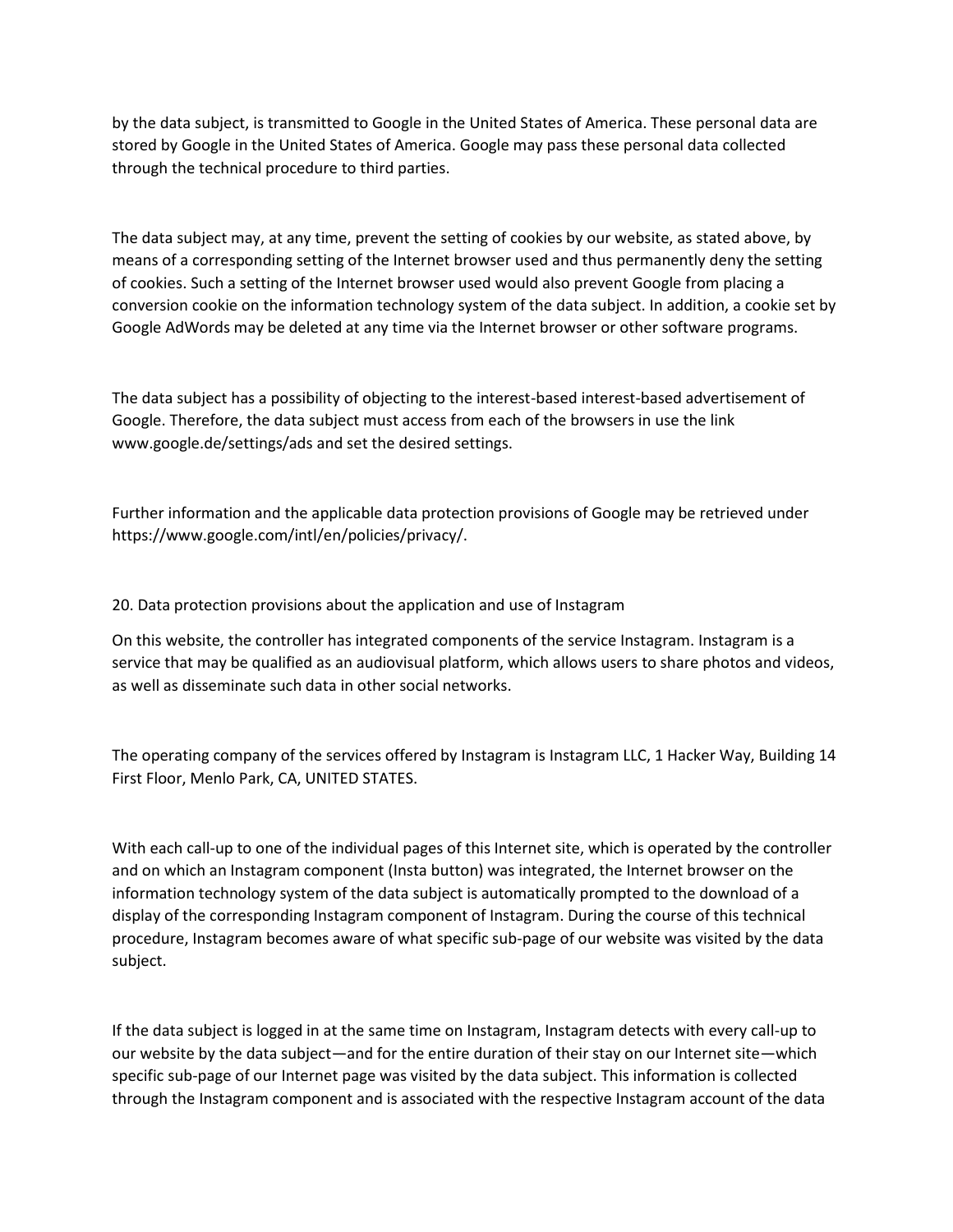subject. If the data subject clicks on one of the Instagram buttons integrated on our website, then Instagram matches this information with the personal Instagram user account of the data subject and stores the personal data.

Instagram receives information via the Instagram component that the data subject has visited our website provided that the data subject is logged in at Instagram at the time of the call to our website. This occurs regardless of whether the person clicks on the Instagram button or not. If such a transmission of information to Instagram is not desirable for the data subject, then he or she can prevent this by logging off from their Instagram account before a call-up to our website is made.

Further information and the applicable data protection provisions of Instagram may be retrieved under https://help.instagram.com/155833707900388 and https://www.instagram.com/about/legal/privacy/.

21. Data protection provisions about the application and use of Jetpack for WordPress

On this website, the controller has integrated Jetpack. Jetpack is a WordPress plug-in, which provides additional features to the operator of a website based on WordPress. Jetpack allows the Internet site operator, inter alia, an overview of the visitors of the site. By displaying related posts and publications, or the ability to share content on the page, it is also possible to increase visitor numbers. In addition, security features are integrated into Jetpack, so a Jetpack-using site is better protected against bruteforce attacks. Jetpack also optimizes and accelerates the loading of images on the website.

The operating company of Jetpack Plug-Ins for WordPress is the Automattic Inc., 132 Hawthorne Street, San Francisco, CA 94107, UNITED STATES. The operating enterprise uses the tracking technology created by Quantcast Inc., 201 Third Street, San Francisco, CA 94103, UNITED STATES.

Jetpack sets a cookie on the information technology system used by the data subject. The definition of cookies is explained above. With each call-up to one of the individual pages of this Internet site, which is operated by the controller and on which a Jetpack component was integrated, the Internet browser on the information technology system of the data subject is automatically prompted to submit data through the Jetpack component for analysis purposes to Automattic. During the course of this technical procedure Automattic receives data that is used to create an overview of website visits. The data obtained in this way serves the analysis of the behaviour of the data subject, which has access to the Internet page of the controller and is analyzed with the aim to optimize the website. The data collected through the Jetpack component is not used to identify the data subject without a prior obtaining of a separate express consent of the data subject. The data comes also to the notice of Quantcast. Quantcast uses the data for the same purposes as Automattic.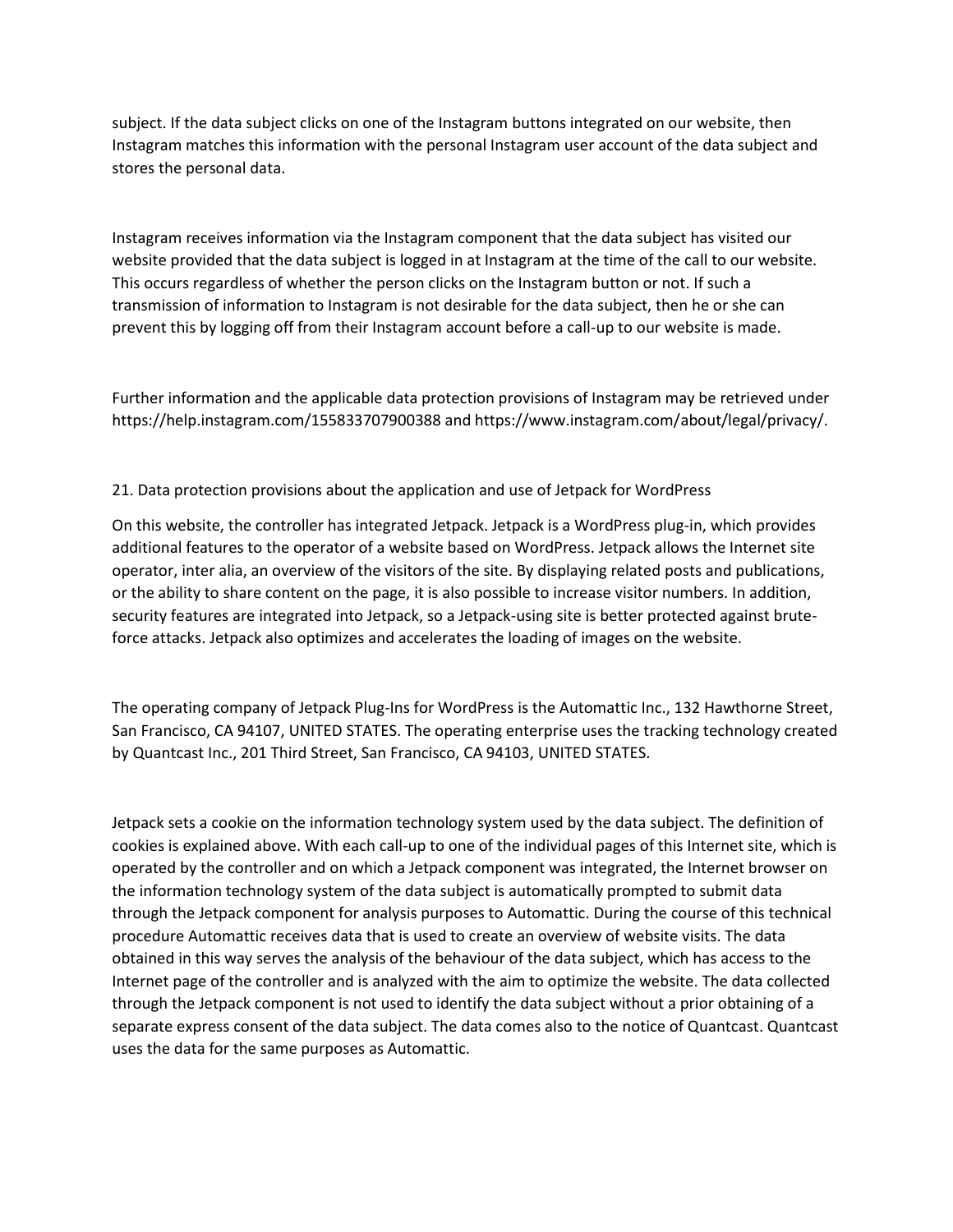The data subject can, as stated above, prevent the setting of cookies through our website at any time by means of a corresponding adjustment of the web browser used and thus permanently deny the setting of cookies. Such an adjustment to the Internet browser used would also prevent Automattic/Quantcast from setting a cookie on the information technology system of the data subject. In addition, cookies already in use by Automattic/Quantcast may be deleted at any time via a web browser or other software programs.

In addition, the data subject has the possibility of objecting to a collection of data relating to a use of this Internet site that are generated by the Jetpack cookie as well as the processing of these data by Automattic/Quantcast and the chance to preclude any such. For this purpose, the data subject must press the 'opt-out' button under the link https://www.quantcast.com/opt-out/ which sets an opt-out cookie. The opt-out cookie set with this purpose is placed on the information technology system used by the data subject. If the cookies are deleted on the system of the data subject, then the data subject must call up the link again and set a new opt-out cookie.

With the setting of the opt-out cookie, however, the possibility exists that the websites of the controller are not fully usable anymore by the data subject.

The applicable data protection provisions of Automattic may be accessed under https://automattic.com/privacy/. The applicable data protection provisions of Quantcast can be accessed under https://www.quantcast.com/privacy/.

### 22. Data protection provisions about the application and use of LinkedIn

The controller has integrated components of the LinkedIn Corporation on this website. LinkedIn is a web-based social network that enables users with existing business contacts to connect and to make new business contacts. Over 400 million registered people in more than 200 countries use LinkedIn. Thus, LinkedIn is currently the largest platform for business contacts and one of the most visited websites in the world.

The operating company of LinkedIn is LinkedIn Corporation, 2029 Stierlin Court Mountain View, CA 94043, UNITED STATES. For privacy matters outside of the UNITED STATES LinkedIn Ireland, Privacy Policy Issues, Wilton Plaza, Wilton Place, Dublin 2, Ireland, is responsible.

With each call-up to one of the individual pages of this Internet site, which is operated by the controller and on which a LinkedIn component (LinkedIn plug-in) was integrated, the Internet browser on the information technology system of the data subject is automatically prompted to the download of a display of the corresponding LinkedIn component of LinkedIn. Further information about the LinkedIn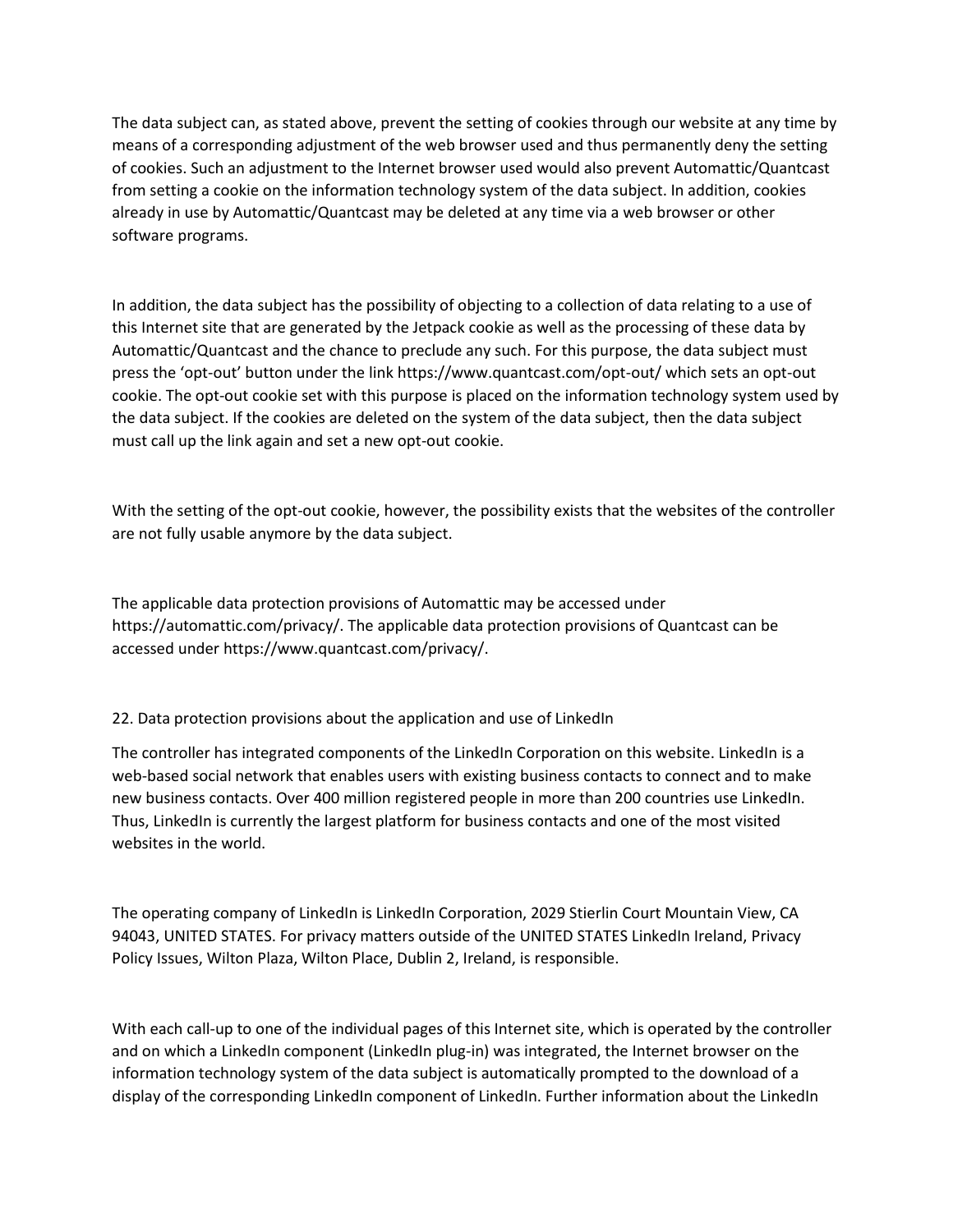plug-in may be accessed under https://developer.linkedin.com/plugins. During the course of this technical procedure, LinkedIn gains knowledge of what specific sub-page of our website was visited by the data subject.

If the data subject is logged in at the same time on LinkedIn, LinkedIn detects with every call-up to our website by the data subject—and for the entire duration of their stay on our Internet site—which specific sub-page of our Internet page was visited by the data subject. This information is collected through the LinkedIn component and associated with the respective LinkedIn account of the data subject. If the data subject clicks on one of the LinkedIn buttons integrated on our website, then LinkedIn assigns this information to the personal LinkedIn user account of the data subject and stores the personal data.

LinkedIn receives information via the LinkedIn component that the data subject has visited our website, provided that the data subject is logged in at LinkedIn at the time of the call-up to our website. This occurs regardless of whether the person clicks on the LinkedIn button or not. If such a transmission of information to LinkedIn is not desirable for the data subject, then he or she may prevent this by logging off from their LinkedIn account before a call-up to our website is made.

LinkedIn provides under https://www.linkedin.com/psettings/guest-controls the possibility to unsubscribe from e-mail messages, SMS messages and targeted ads, as well as the ability to manage ad settings. LinkedIn also uses affiliates such as Eire, Google Analytics, BlueKai, DoubleClick, Nielsen, Comscore, Eloqua, and Lotame. The setting of such cookies may be denied under https://www.linkedin.com/legal/cookie-policy. The applicable privacy policy for LinkedIn is available under https://www.linkedin.com/legal/privacy-policy. The LinkedIn Cookie Policy is available under https://www.linkedin.com/legal/cookie-policy.

23. Data protection provisions about the application and use of Twitter

On this website, the controller has integrated components of Twitter. Twitter is a multilingual, publiclyaccessible microblogging service on which users may publish and spread so-called 'tweets,' e.g., short messages, which are limited to 280 characters. These short messages are available for everyone, including those who are not logged on to Twitter. The tweets are also displayed to so-called followers of the respective user. Followers are other Twitter users who follow a user's tweets. Furthermore, Twitter allows you to address a wide audience via hashtags, links or retweets.

The operating company of Twitter is Twitter, Inc., 1355 Market Street, Suite 900, San Francisco, CA 94103, UNITED STATES.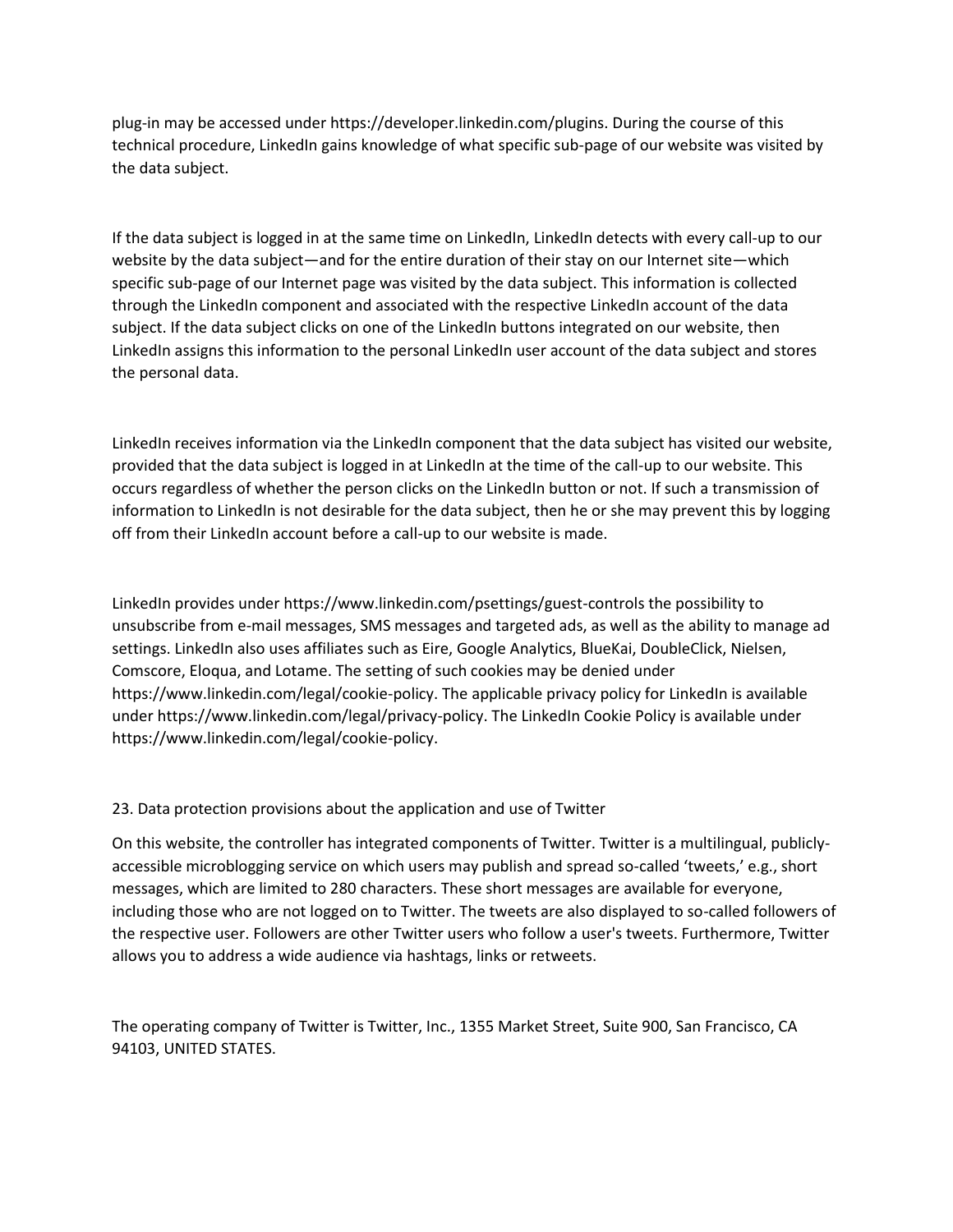With each call-up to one of the individual pages of this Internet site, which is operated by the controller and on which a Twitter component (Twitter button) was integrated, the Internet browser on the information technology system of the data subject is automatically prompted to download a display of the corresponding Twitter component of Twitter. Further information about the Twitter buttons is available under https://about.twitter.com/de/resources/buttons. During the course of this technical procedure, Twitter gains knowledge of what specific sub-page of our website was visited by the data subject. The purpose of the integration of the Twitter component is a retransmission of the contents of this website to allow our users to introduce this web page to the digital world and increase our visitor numbers.

If the data subject is logged in at the same time on Twitter, Twitter detects with every call-up to our website by the data subject and for the entire duration of their stay on our Internet site which specific sub-page of our Internet page was visited by the data subject. This information is collected through the Twitter component and associated with the respective Twitter account of the data subject. If the data subject clicks on one of the Twitter buttons integrated on our website, then Twitter assigns this information to the personal Twitter user account of the data subject and stores the personal data.

Twitter receives information via the Twitter component that the data subject has visited our website, provided that the data subject is logged in on Twitter at the time of the call-up to our website. This occurs regardless of whether the person clicks on the Twitter component or not. If such a transmission of information to Twitter is not desirable for the data subject, then he or she may prevent this by logging off from their Twitter account before a call-up to our website is made.

The applicable data protection provisions of Twitter may be accessed under https://twitter.com/privacy?lang=en.

24. Data protection provisions about the application and use of YouTube

On this website, the controller has integrated components of YouTube. YouTube is an Internet video portal that enables video publishers to set video clips and other users free of charge, which also provides free viewing, review and commenting on them. YouTube allows you to publish all kinds of videos, so you can access both full movies and TV broadcasts, as well as music videos, trailers, and videos made by users via the Internet portal.

The operating company of YouTube is YouTube, LLC, 901 Cherry Ave., San Bruno, CA 94066, UNITED STATES. The YouTube, LLC is a subsidiary of Google Inc., 1600 Amphitheatre Pkwy, Mountain View, CA 94043-1351, UNITED STATES.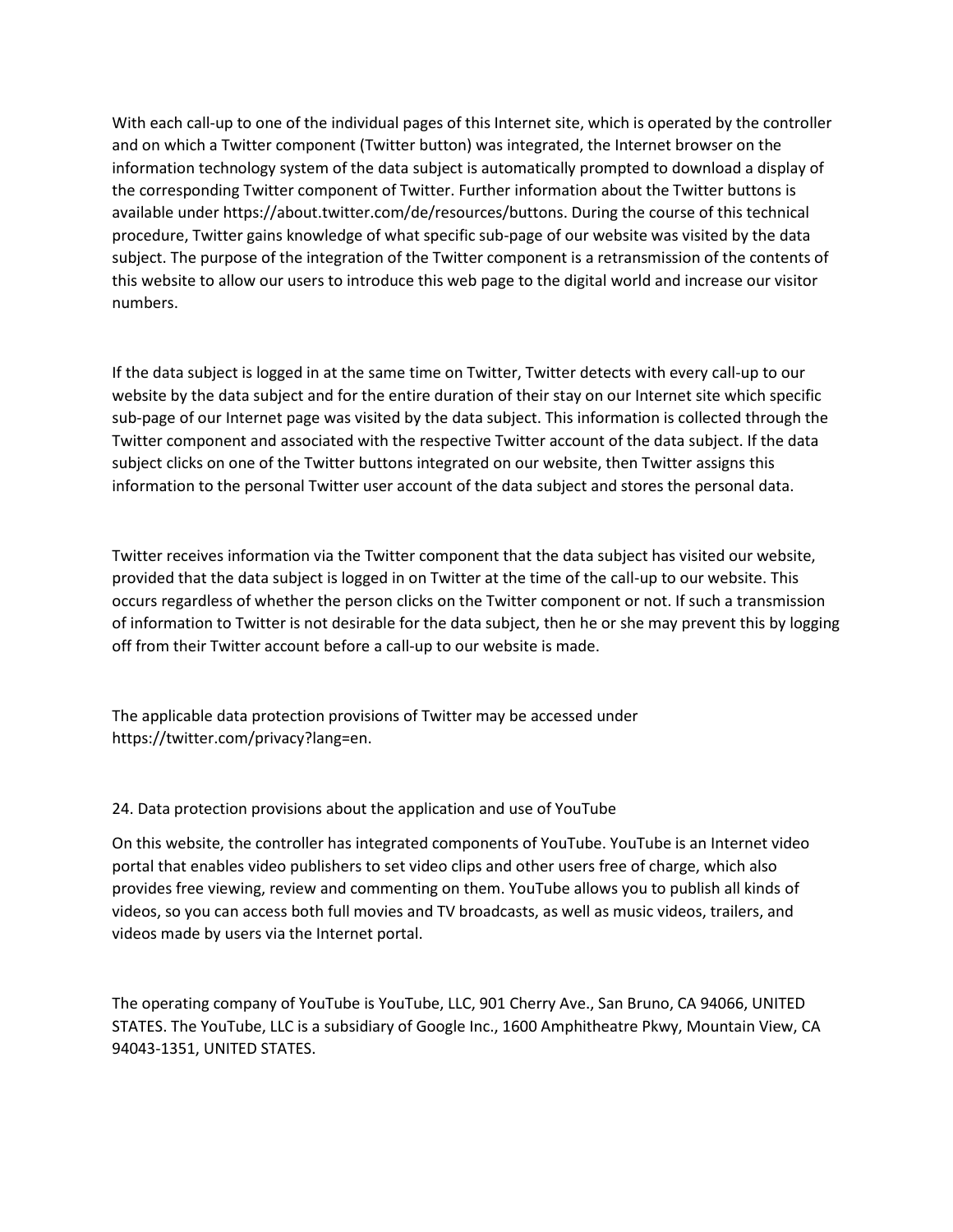With each call-up to one of the individual pages of this Internet site, which is operated by the controller and on which a YouTube component (YouTube video) was integrated, the Internet browser on the information technology system of the data subject is automatically prompted to download a display of the corresponding YouTube component. Further information about YouTube may be obtained under https://www.youtube.com/yt/about/en/. During the course of this technical procedure, YouTube and Google gain knowledge of what specific sub-page of our website was visited by the data subject.

If the data subject is logged in on YouTube, YouTube recognizes with each call-up to a sub-page that contains a YouTube video, which specific sub-page of our Internet site was visited by the data subject. This information is collected by YouTube and Google and assigned to the respective YouTube account of the data subject.

YouTube and Google will receive information through the YouTube component that the data subject has visited our website, if the data subject at the time of the call to our website is logged in on YouTube; this occurs regardless of whether the person clicks on a YouTube video or not. If such a transmission of this information to YouTube and Google is not desirable for the data subject, the delivery may be prevented if the data subject logs off from their own YouTube account before a call-up to our website is made.

YouTube's data protection provisions, available at https://www.google.com/intl/en/policies/privacy/, provide information about the collection, processing and use of personal data by YouTube and Google.

# 25. Data protection provisions about the application and use of InfusionSoft

On this website, the controller has integrated components of Infusionsoft. Infusionsoft us a customer relationship management tool that allows us to communicate more effectively and specifically to prospects and customers. The purpose of Infusionsoft is to increase the organization and communication of prospective customers. Infusionsoft is complying with GDPR and more information can be found here: https://www.infusionsoft.com/legal/data-protection-faq

# 26. Payment Method: Data protection provisions about the use of PayPal as a payment processor

On this website, the controller has integrated components of PayPal. PayPal is an online payment service provider. Payments are processed via so-called PayPal accounts, which represent virtual private or business accounts. PayPal is also able to process virtual payments through credit cards when a user does not have a PayPal account. A PayPal account is managed via an e-mail address, which is why there are no classic account numbers. PayPal makes it possible to trigger online payments to third parties or to receive payments. PayPal also accepts trustee functions and offers buyer protection services.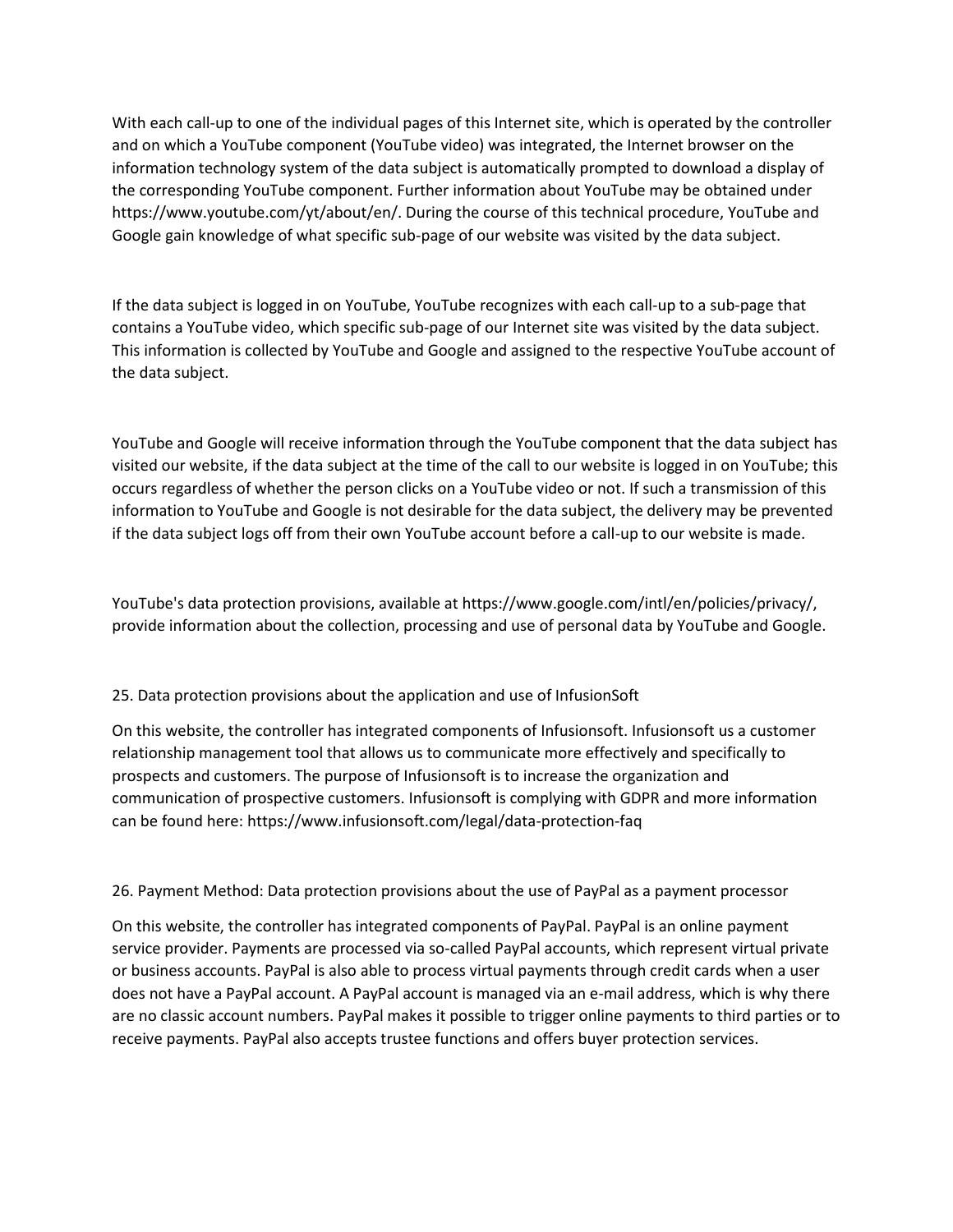The European operating company of PayPal is PayPal (Europe) S.à.r.l. & Cie. S.C.A., 22-24 Boulevard Royal, 2449 Luxembourg, Luxembourg.

If the data subject chooses "PayPal" as the payment option in the online shop during the ordering process, we automatically transmit the data of the data subject to PayPal. By selecting this payment option, the data subject agrees to the transfer of personal data required for payment processing.

The personal data transmitted to PayPal is usually first name, last name, address, email address, IP address, telephone number, mobile phone number, or other data necessary for payment processing. The processing of the purchase contract also requires such personal data, which are in connection with the respective order.

The transmission of the data is aimed at payment processing and fraud prevention. The controller will transfer personal data to PayPal, in particular, if a legitimate interest in the transmission is given. The personal data exchanged between PayPal and the controller for the processing of the data will be transmitted by PayPal to economic credit agencies. This transmission is intended for identity and creditworthiness checks.

PayPal will, if necessary, pass on personal data to affiliates and service providers or subcontractors to the extent that this is necessary to fulfill contractual obligations or for data to be processed in the order.

The data subject has the possibility to revoke consent for the handling of personal data at any time from PayPal. A revocation shall not have any effect on personal data which must be processed, used or transmitted in accordance with (contractual) payment processing.

The applicable data protection provisions of PayPal may be retrieved under https://www.paypal.com/us/webapps/mpp/ua/privacy-full.

### 27. Legal basis for the processing

Art. 6(1) lit. a GDPR serves as the legal basis for processing operations for which we obtain consent for a specific processing purpose. If the processing of personal data is necessary for the performance of a contract to which the data subject is party, as is the case, for example, when processing operations are necessary for the supply of goods or to provide any other service, the processing is based on Article 6(1) lit. b GDPR. The same applies to such processing operations which are necessary for carrying out precontractual measures, for example in the case of inquiries concerning our products or services. Is our company subject to a legal obligation by which processing of personal data is required, such as for the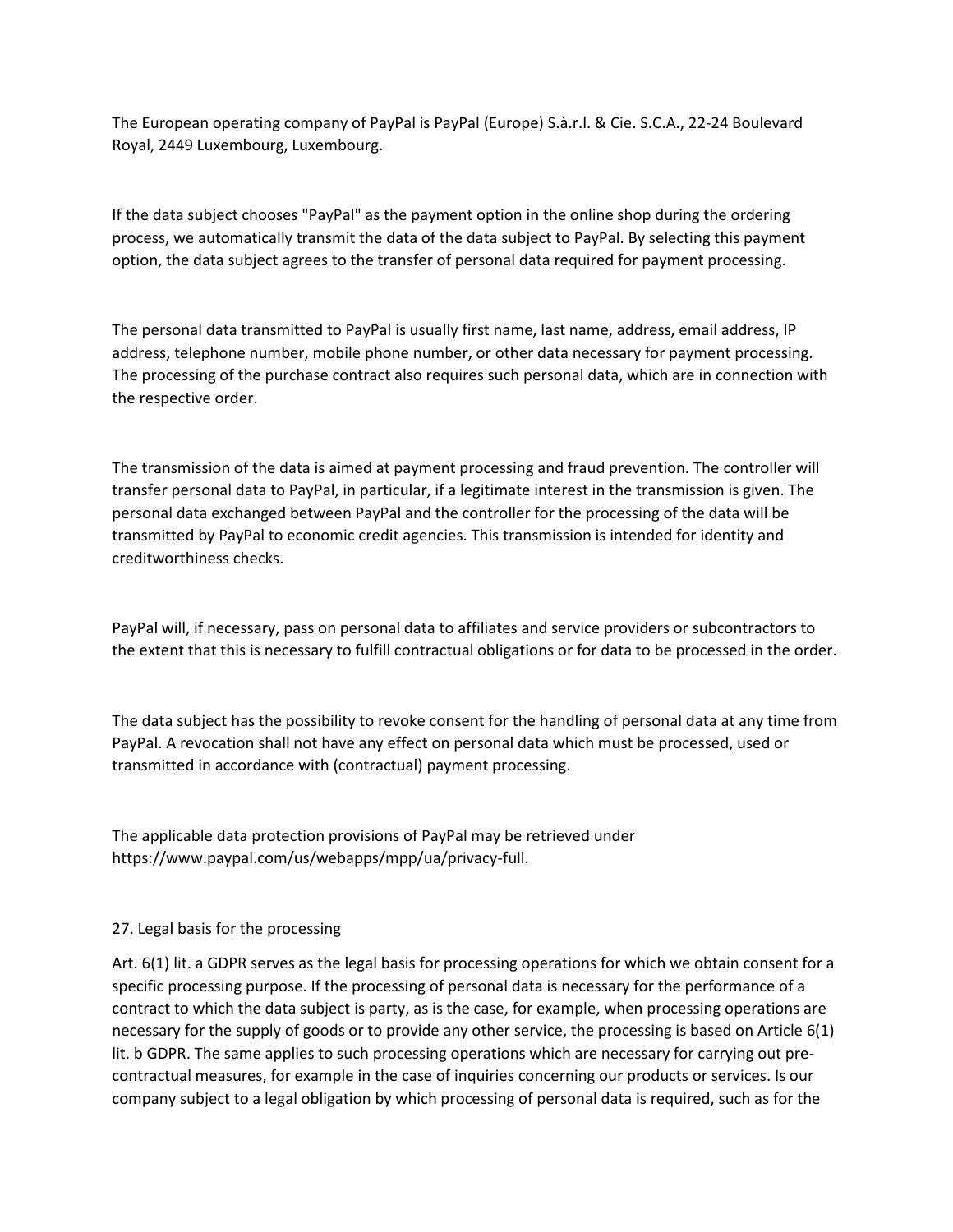fulfillment of tax obligations, the processing is based on Art. 6(1) lit. c GDPR. In rare cases, the processing of personal data may be necessary to protect the vital interests of the data subject or of another natural person. This would be the case, for example, if a visitor were injured in our company and his name, age, health insurance data or other vital information would have to be passed on to a doctor, hospital or other third party. Then the processing would be based on Art. 6(1) lit. d GDPR. Finally, processing operations could be based on Article 6(1) lit. f GDPR. This legal basis is used for processing operations which are not covered by any of the abovementioned legal grounds, if processing is necessary for the purposes of the legitimate interests pursued by our company or by a third party, except where such interests are overridden by the interests or fundamental rights and freedoms of the data subject which require protection of personal data. Such processing operations are particularly permissible because they have been specifically mentioned by the European legislator. He considered that a legitimate interest could be assumed if the data subject is a client of the controller (Recital 47 Sentence 2 GDPR).

### 28. The legitimate interests pursued by the controller or by a third party

Where the processing of personal data is based on Article 6(1) lit. f GDPR our legitimate interest is to carry out our business in favor of the well-being of all our employees and the shareholders.

# 29. Period for which the personal data will be stored

We store data as long as needed to fulfill the purposes of the data in which it was originally collected. This varies from case to case and can sometimes be indefinite depending on if the account is still active. We will retain and use information as long as necessary in order to comply with our legal obligationscs, contracts and commitments. We are able and willing to delete any data upon request by emailing the appropriate an True Colors International employee in charge of such data deletion .

30. Provision of personal data as statutory or contractual requirement; Requirement necessary to enter into a contract; Obligation of the data subject to provide the personal data; possible consequences of failure to provide such data

We clarify that the provision of personal data is partly required by law (e.g.e.g., tax regulations) or can also result from contractual provisions (e.g.e.g., information on the contractual partner). Sometimes it may be necessary to conclude a contract that the data subject provides us with personal data, which must subsequently be processed by us. The data subject is, for example, obliged to provide us with personal data when our company signs a contract with him or her. The non-provision of the personal data would have the consequence that the contract with the data subject could not be concluded. Before personal data is provided by the data subject, the data subject must contact any employee. The employee clarifies to the data subject whether the provision of the personal data is required by law or contract or is necessary for the conclusion of the contract, whether there is an obligation to provide the personal data and the consequences of non-provision of the personal data.